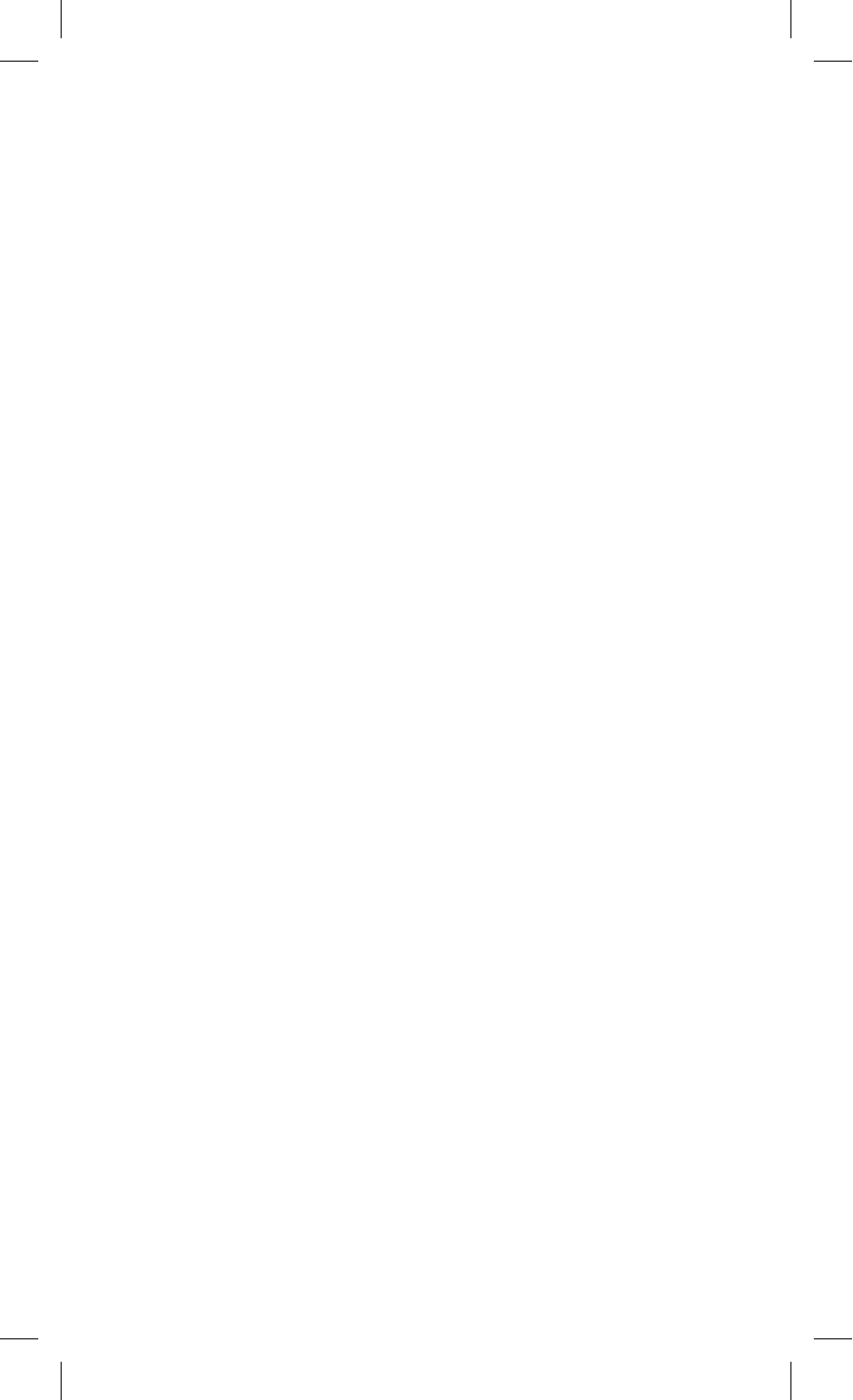# **TABLE OF CONTENTS**

| Introduction                              | p. 2            |
|-------------------------------------------|-----------------|
| <b>Program Requirements</b>               |                 |
| <b>Inclusion Statement</b><br>Eligibility | p. 3<br>$p.4-5$ |

### **Program Overview**

Contest Rules/Code of Conduct p. 6-12<br>Equipment and Attire p. 13-14 Equipment and Attire

#### **Preparation**

| p. 15-16 |
|----------|
| p. 17    |
| p. 18    |
| p. 19-20 |
| p. 21-22 |
| p. 23-24 |
| p. 25-26 |
| p. 27-28 |
|          |

### **Additional Resources**

| <b>Reporting Participation</b> | p. 29 |
|--------------------------------|-------|
| <b>Extra Supplies</b>          | p. 29 |
| Floor Plan                     | p. 30 |
| Contact List                   | p. 31 |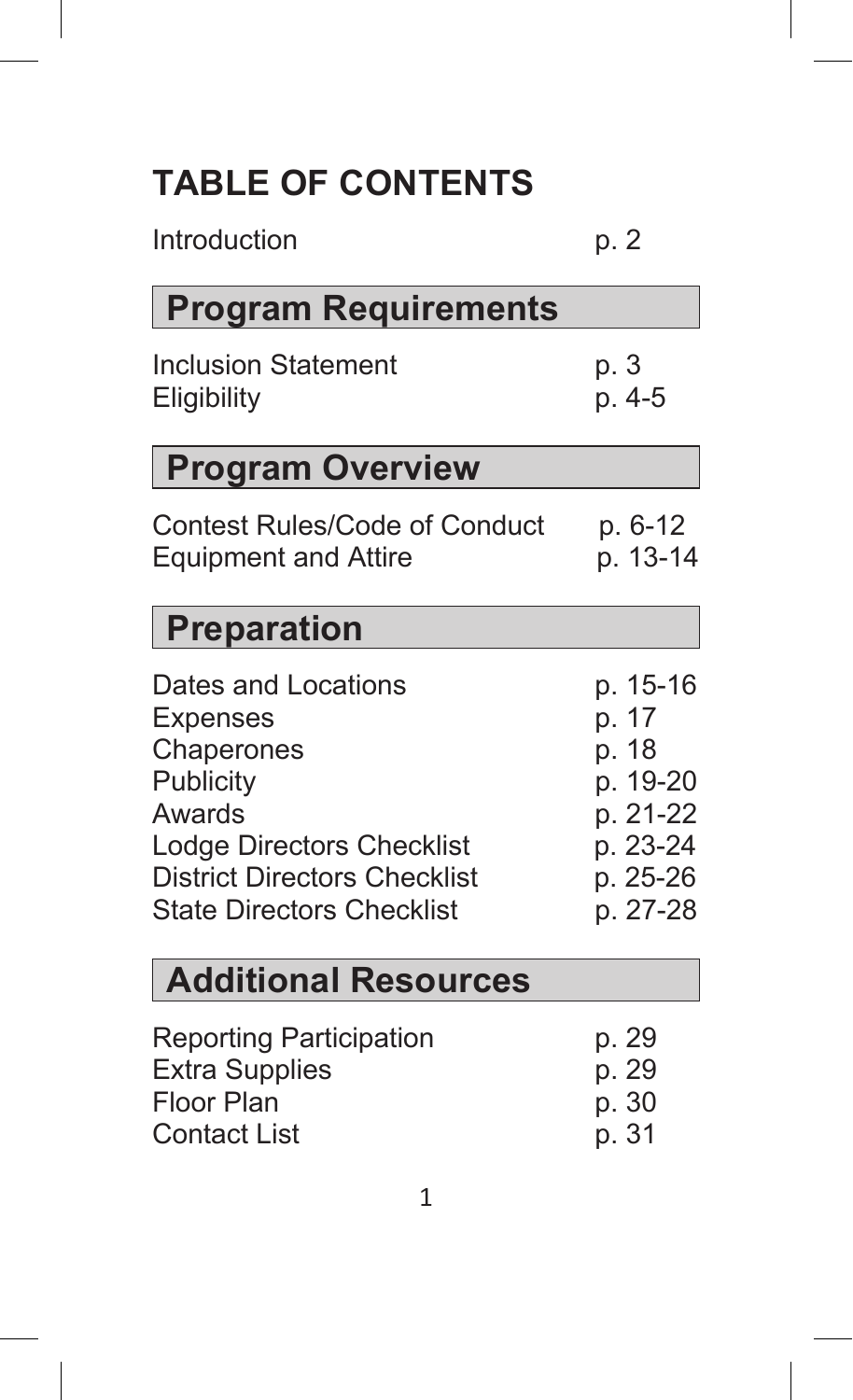# **Introduction**

The Elks Hoop Shoot provides Lodges with a great opportunity to connect with their communities and serve youth in a meaningful way.



The Hoop Shoot is bouncing back in 2021-22. **However, please review local, state and federal health mandates before**

**planning a contest.** This booklet will guide Hoop Shoot Directors and committees through every stage of the process. It is essential that every Director is familiar with all contest rules and guidelines before hosting a Hoop Shoot contest.

The Lodge Hoop Shoot Director is appointed by the Exalted Ruler. The Lodge Secretary should enter the Director's information as a Lodge Hoop Shoot Chair and Coordinator in CLMS. Contact the Flks National Foundation with any questions by emailing hoopshoot@elks.org.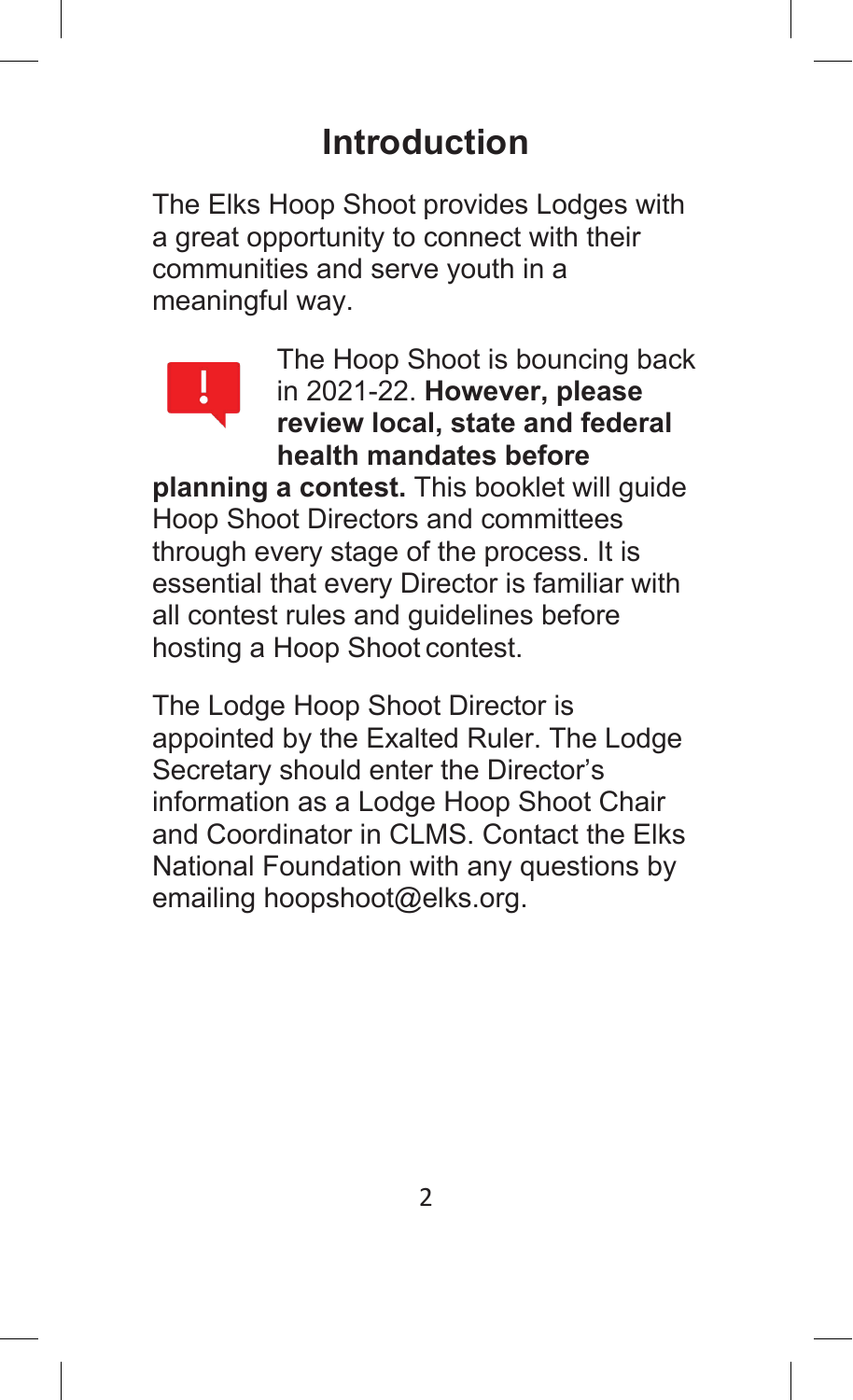### **Hate Has No Home in the Hoop Shoot**

You don't have to be the fastest, biggest or strongest athlete on the court to sink one free throw after another. Practice and precision are the name of the game. When you step up to the free throw line, it should be a level playing field.

The Elks National Foundation and the entire Hoop Shoot team nationwide are committed to making contests fully inclusive, equitable and safe for all participants and volunteers. We welcome and encourage all eligible kids to give the Hoop Shoot a shot.

We are all equal at the free throw line. Racism and intolerance have no place in the Hoop Shoot, on or off the court.

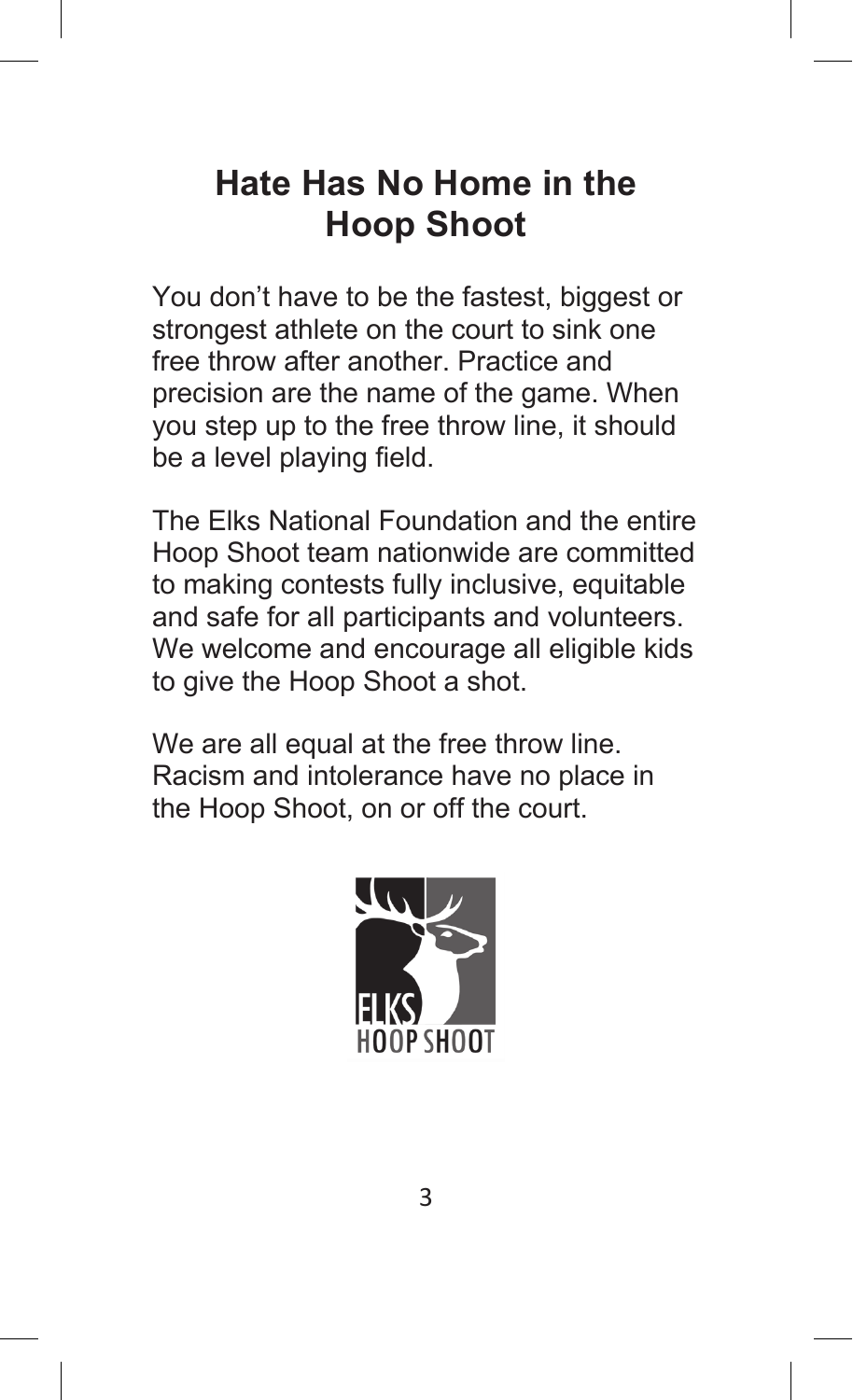# **Eligibility Rules**

- 1. A contestant may only enter **one** official Lodge Hoop Shoot contest. The Lodge sets rules for feeder/preliminary contests.
- 2. Contestants must be at least 8 and no older than 13 as of April 1, 2022, in order to participate.
- 3. The Director is responsible for ensuring that the contestant competes in the correct age group. Use the Age-Group Calculator on the Hoop Shoot website **elks.org/hoopshoot** to verify age-group assignments **before** your contestants compete. Contestants who shoot in the wrong age group will be disqualified.
- 4. As the Hoop Shoot tournament progresses, contestants may not switch divisions and may not skip levels of the competition. To advance to the next level of competition, a contestant must have **participated in and won** the previous level. If the first-place winner is unable to attend the next level of the contest, the runner-up may be invited in their place.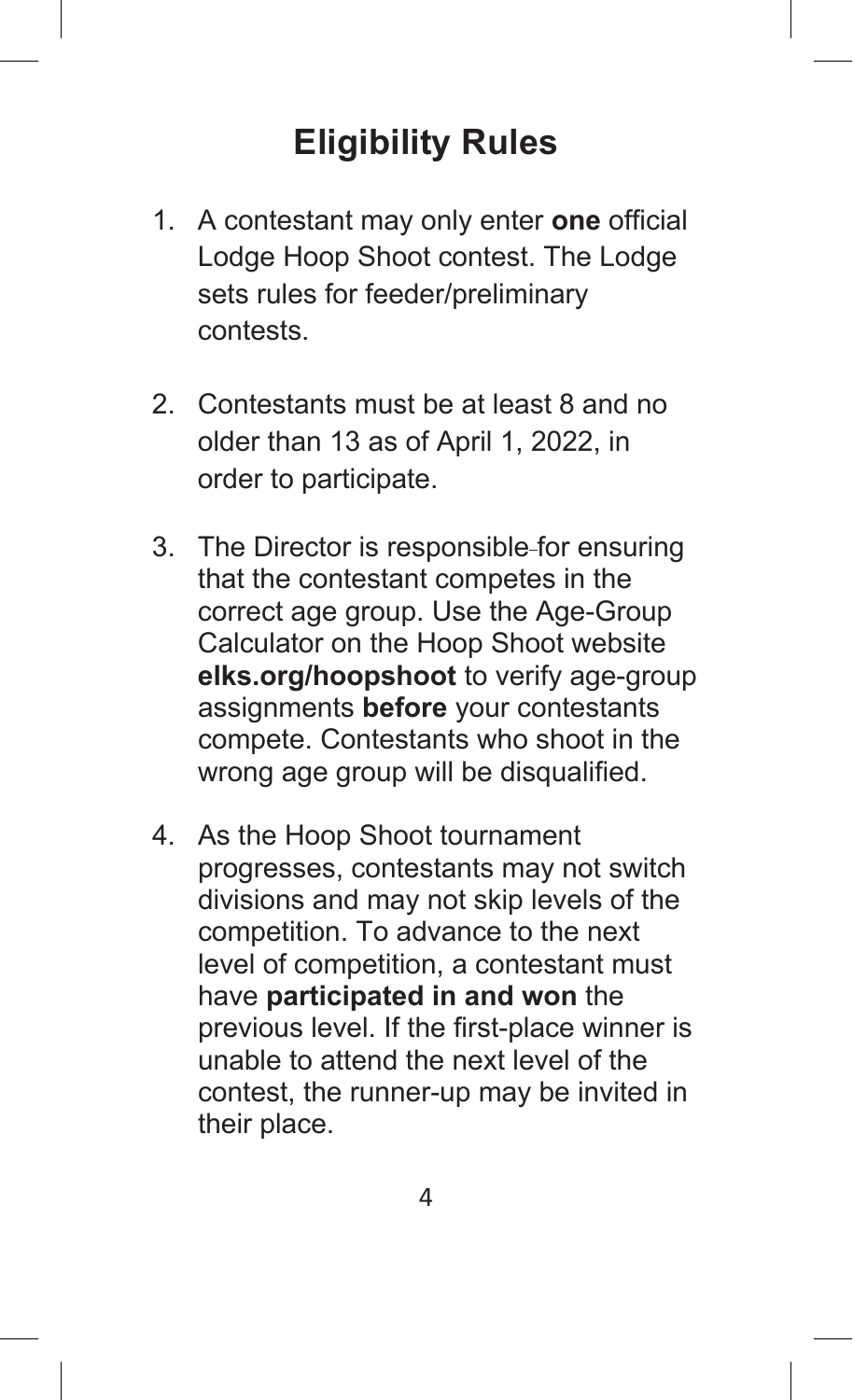5. Contestants compete in one of six divisions:

| Boys, ages 8-9   | Girls, ages 8-9   |
|------------------|-------------------|
| Boys, ages 10-11 | Girls, ages 10-11 |
| Boys, ages 12-13 | Girls, ages 12-13 |

If the contestant will be age 7 on April 1, 2022**,** they are **too young** to participate.

> If the contestant will be age 8 or 9 on April 1, 2022, they shoot in the 8 to 9 age group.

If the contestant will be age 10 or 11 on April 1, 2022, they shoot in the 10 to 11 age group.

If the contestant will be age 12 or 13 on April 1, 2022, they shoot in the 12 to 13 age group.

If the contestant will be age 14 on April 1, 2022**,** they are **too old** to participate.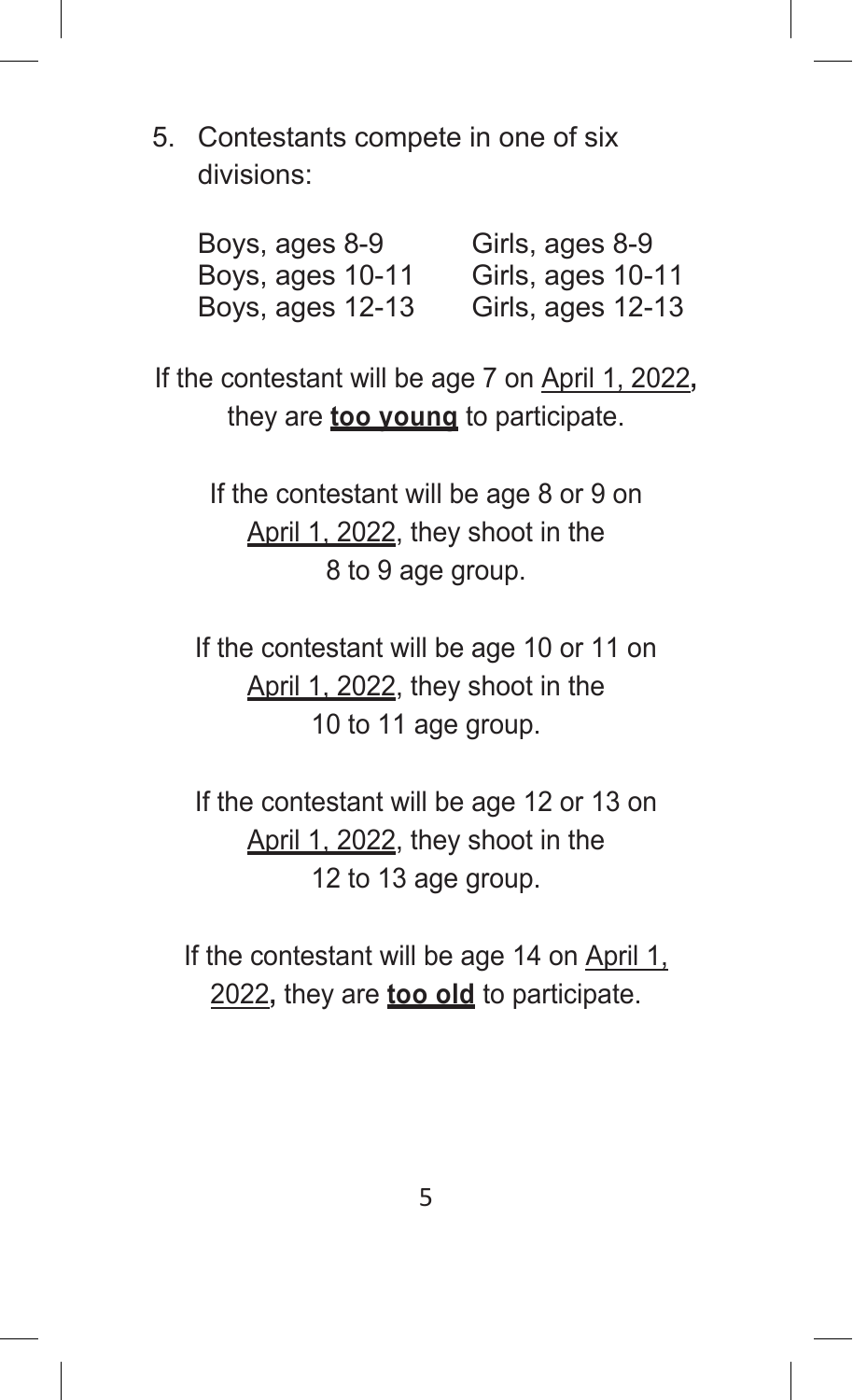### **Official Contest Rules**

- 1. **Shooting times are set by the Hoop Shoot Director.** All contestants must be present and ready to participate at their designated shooting time. No contestant may shoot before or after their designated time. Contestants who shoot before or after their designated time will be disqualified. No exceptions.
- 2. Shooting positions will be drawn randomly. The method is left to the discretion of the Director.
- 3. All contestants should be allowed at least **10 minutes** to warm up. Warmups should take place under the supervision of the contest officials.
- 4. To start the contest, boys 8 to 9 shoot at one end of the gym and girls 8 to 9 shoot at the opposite end of the gym at the same time. Boys and girls in the **8 to 9-year-old age-group shoot 4 feet in front of the regulation foul line.** Use painter's tape or gym floor tape to mark the line. No other tape should be used.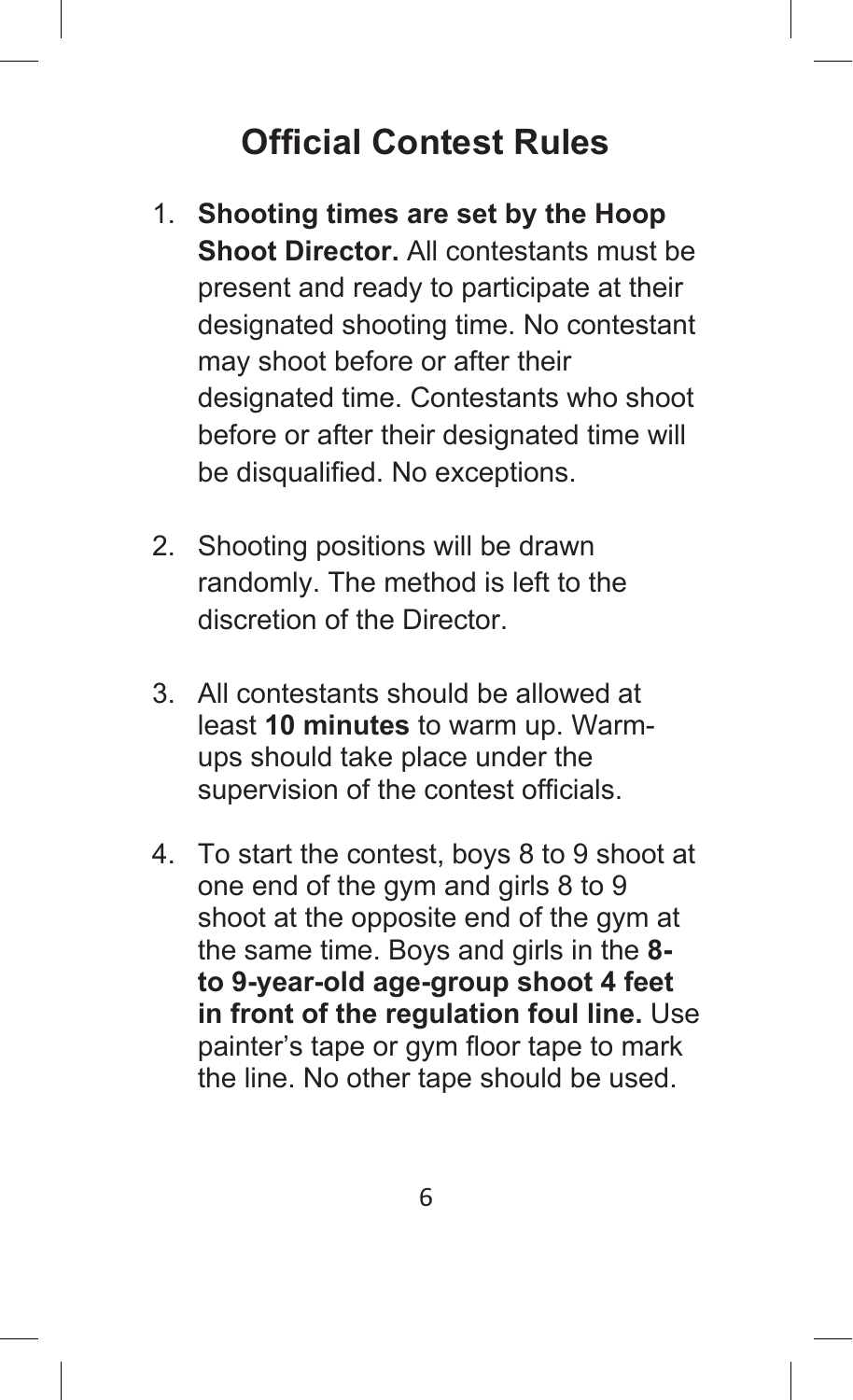- 5. A free throw is the opportunity given to the contestant to shoot a basket for score from within the free throw circle and behind the free throw line (except for 8- to 9-year-old contestants, see Rule 4). A free throw begins when the ball is given to the contestant at the free throw line. It ends when the shot is successful, when it is certain that the shot will not be successful, or when the ball becomes dead.
- 6. Each contestant, in order of their draw, may have **up to 5 warm-up shots** (if desired) and **will then shoot 10 shots for score**. The designated Line Judge should inform the contestant and the scorers that the contestant is shooting for score. This will be the last verbal contact that the Line Judge will have with the contestant.

Upon completing their warm-up shots and 10 shots for score, the contestant will report to the end of the line or sit on a chair until the remaining contestants have completed their warm-ups and 10 shots. After the other contestants have finished shooting, the contestant **will shoot 15 shots**, without an additional warm-up, to complete their 25 shots for score.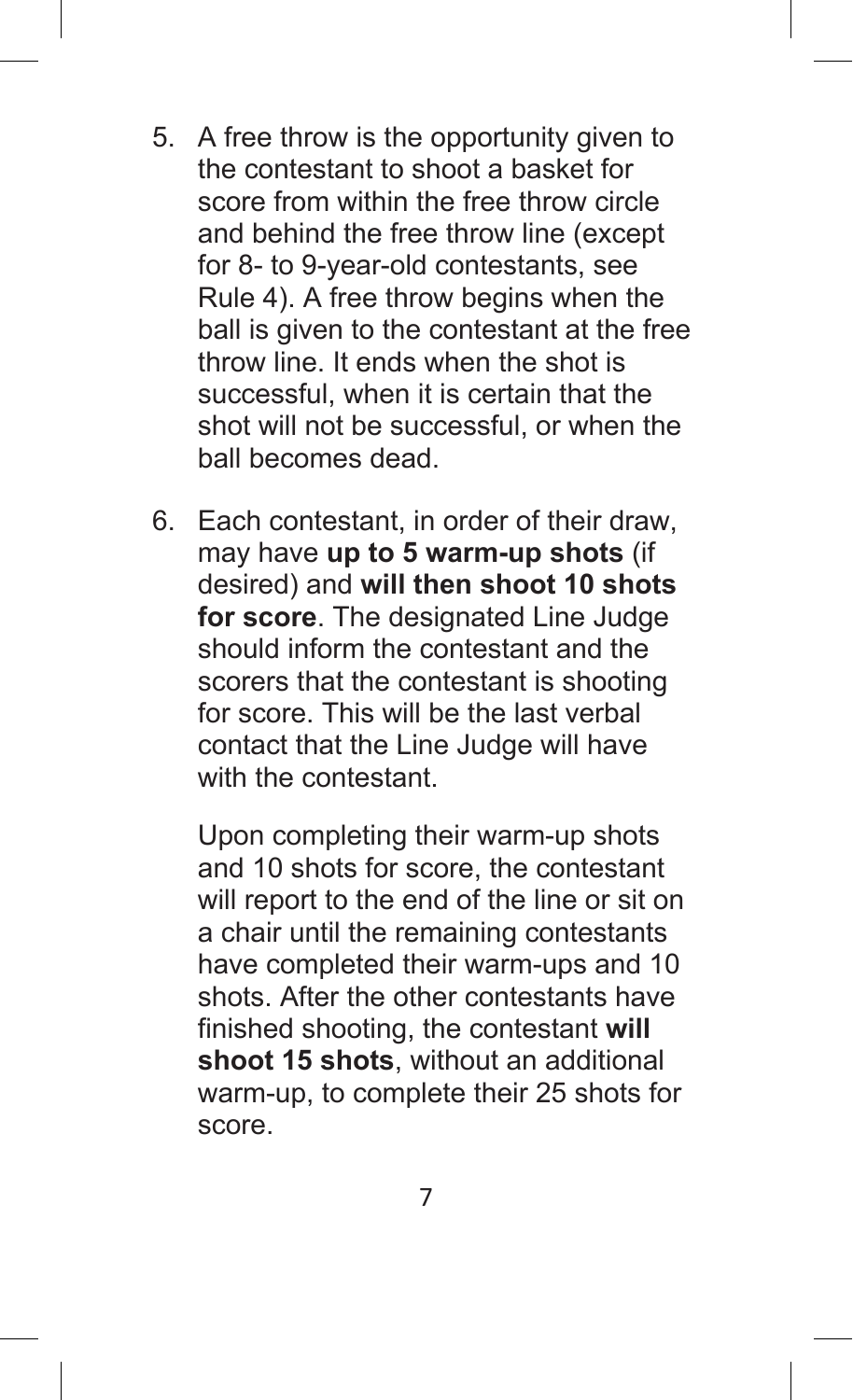7. The line official should signal made or missed shots to the scorers.





- 8. Decisions by the Head Scorer, Line Judge and Hoop Shoot Director are final. No spectators can change a decision made by a contest official.
- 9. **Contestants cannot make more than 4 controlled bounces of the ball between shots**. If the ball is bounced more than four times, it's a penalty, and the shot is void. See Rule 12.
- 10. Each free throw attempt shall be made within 10 seconds from the time a contestant is handed the ball. If the contestant does not shoot a free throw as defined by Rule 5 within 10 seconds, as determined by the Line Judge, a penalty occurs, and the shot is void. See Rule 12.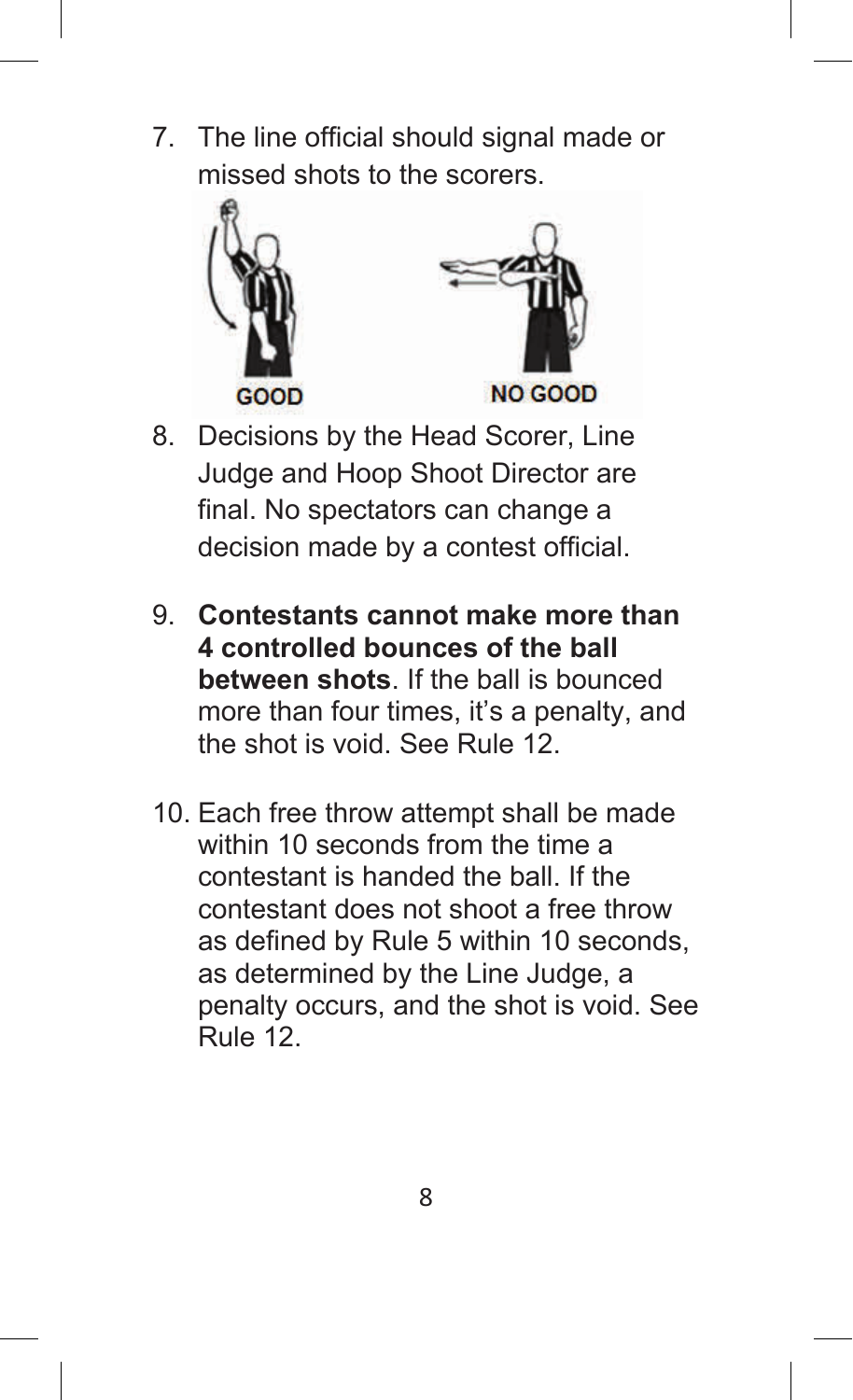- 11. **Contestants must stay behind the foul line until the ball has touched the hoop, backboard or net.** If a line violation occurs, a penalty occurs, and the shot is void. See Rule 12.
- 12. If a foul is committed, the Line Judge will indicate it by signaling a "T" with his/her hands, signifying that a technical foul has been committed. This should be done in clear view of the contestant and three scorers. Scorers should note a foul with a circled "T"

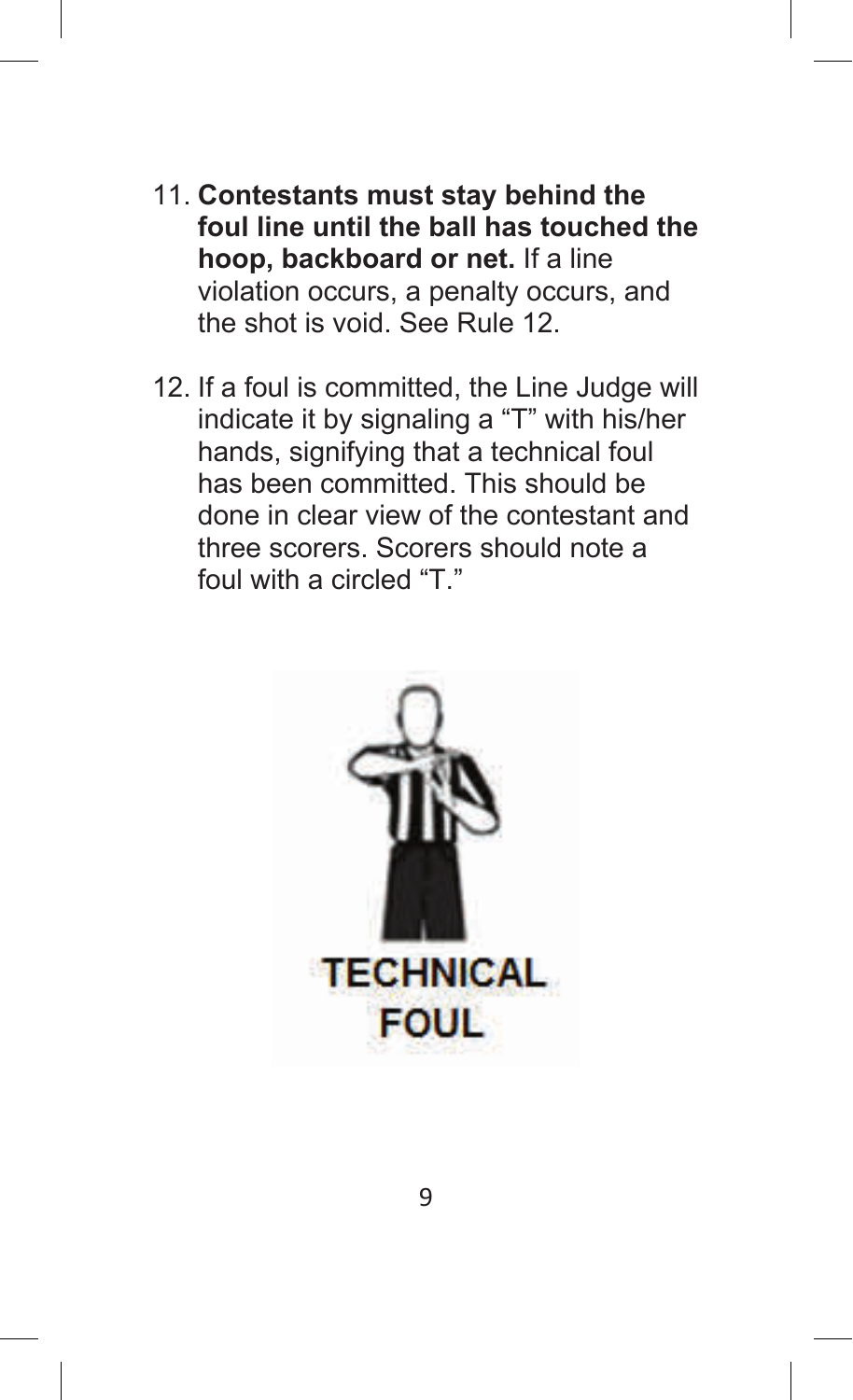13. Ties will be broken in the following sequence: a number of five-shot sets: previous contest score(s) if applicable; coin toss.

**The Hoop Shoot Director determines the number of five-shot sets.** The Hoop Shoot Director may choose to continue to shoot a series of five shots until the tie is broken and the first-, second- and third-place winners are determined in all six divisions.

During the tie-breaker, contestants will compete in the same shooting order as the regular contest. All tie-breaking shots will be made at the same basket as the previous 25.

**A tie cannot be broken in any other manner except by those described in Rule 13. The tie-breaker method is up to the discretion of the Hoop Shoot Director.**

14. Any other indiscretion will be left to the judgment of the Hoop Shoot Director.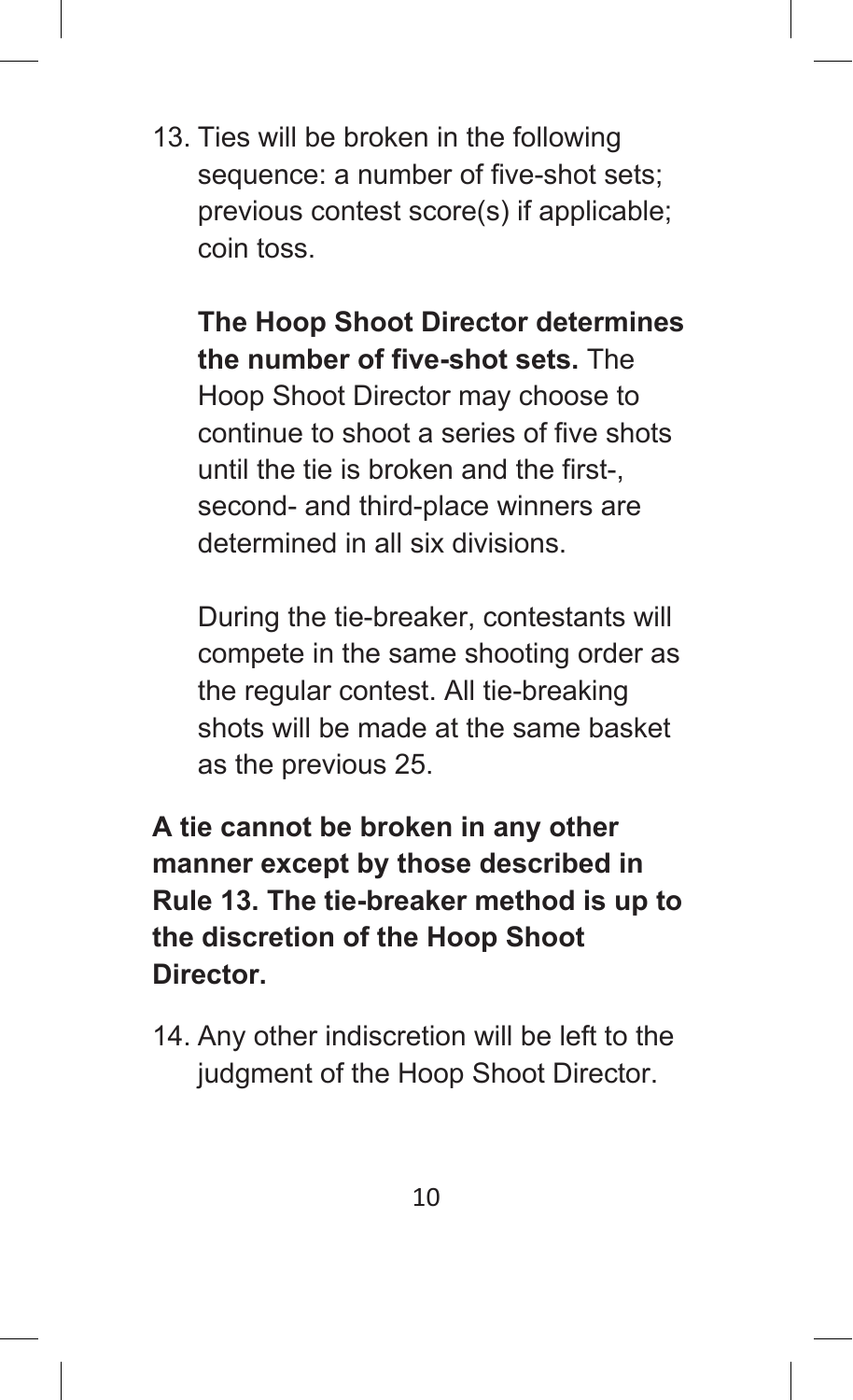### **Contest Code of Conduct**

- 1. Only contestants, officials, scorers and the official photographer—designated by the Director if applicable—are allowed on the floor during the contest.
- 2. No flash photography should be taken of a contestant while shooting for score except by the official photographer.
- 3. No one is allowed to sit close to the basket or cause any disturbance while the contestant is shooting. If this occurs, the official must pause the contest and clear the area.
- 4. All persons attending the contest should sit on the side of the gym and maintain complete silence. Phones should be turned to silent or vibrate for the duration of the contest. In no way should spectators cause any commotion that will distract the contestant.
- 5. All contestants should maintain silence and cause no commotion that will intentionally distract another contestant. Taunting or purposely distracting a contestant, as determined by the Hoop Shoot Director, will result in the disqualification of the offending contestant.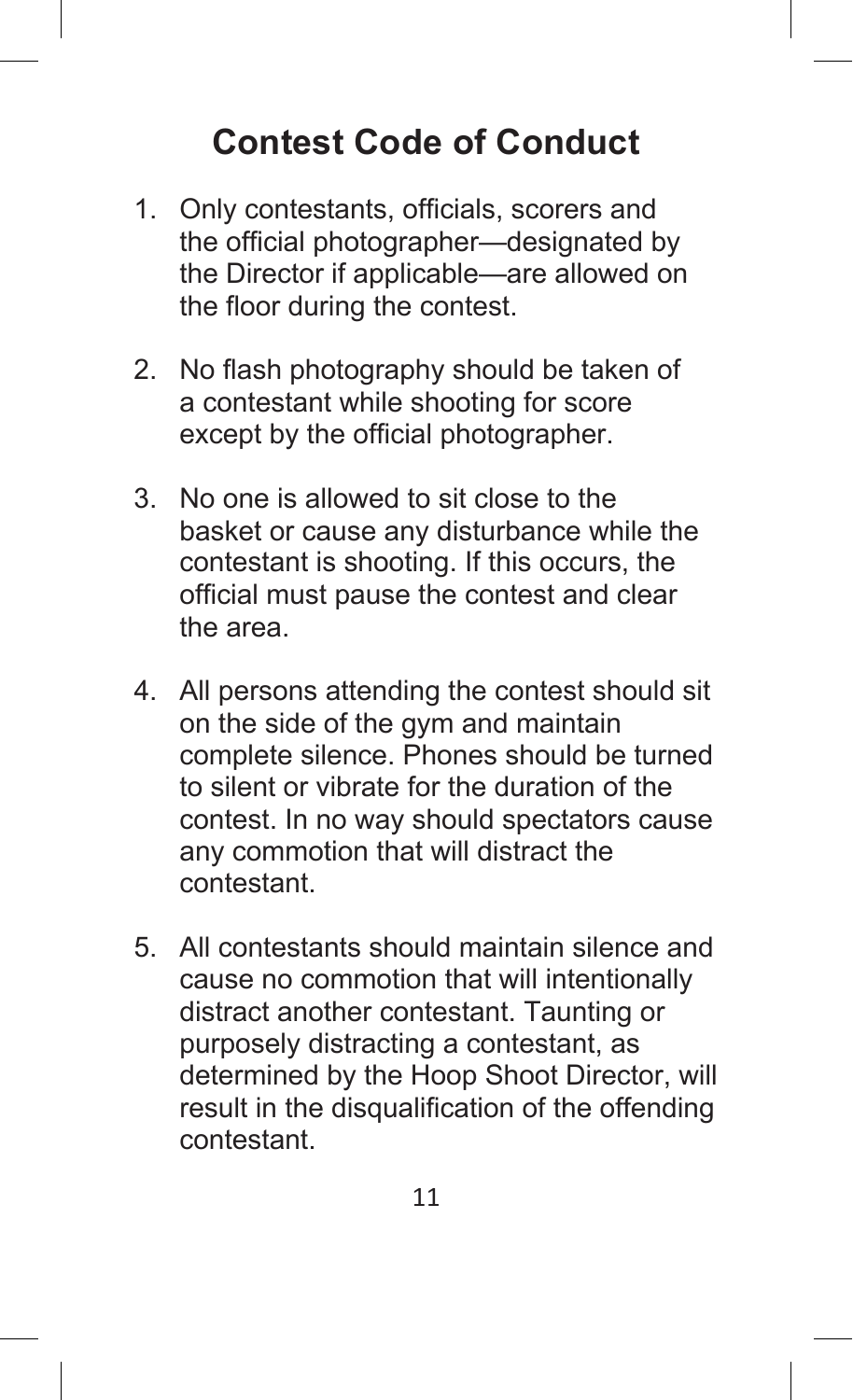# **Other Contest Regulations**

1. The Hoop Shoot Director sets the time, date and location of the contest and **promotes the contest information publicly.**

The basketballs used in the contest should be furnished by the Director, whose duties are to ensure that the balls meet regulations (See pg. 13).

- 2. There should be **three scorers** at each basket to record the results on score sheets. Scorers should sit behind the contestants while they shoot. **To avoid error, scorers should focus their attention on the Line Judge, not the contestant, during the competition.**
- 3. There should be **three officials** with matching referee shirts (or the same color/style shirt). At each basket, there should be one rebounder on each side of the foul line to retrieve the ball, which should be passed to the Line Judge standing by the contestant (See Floor Plan on pg. 30). The Line Judge will then hand the ball to the contestant.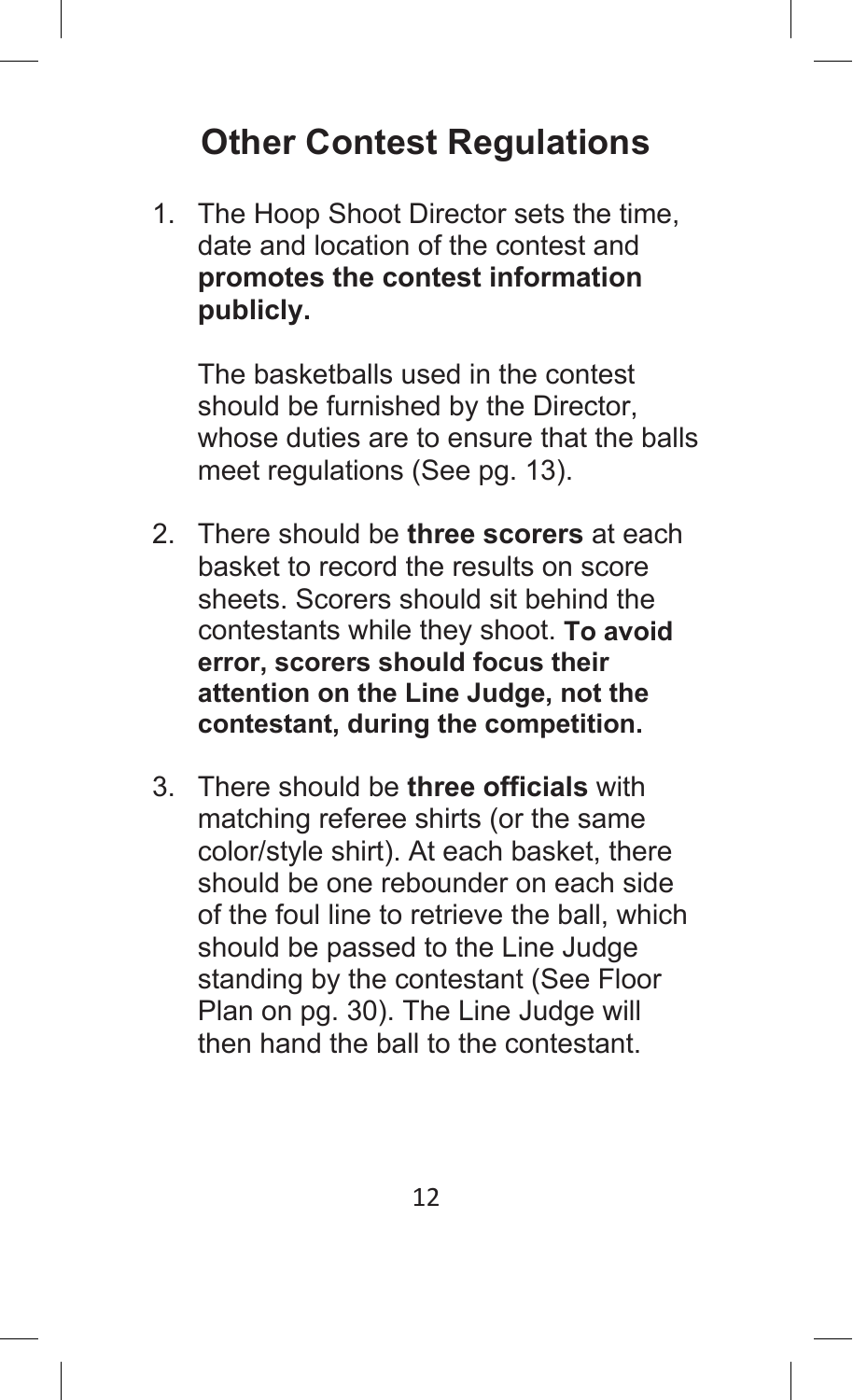# **Equipment and Attire**

#### **BOYS:**



In the Boys 8-9 and 10-11 age divisions**, the 28.5" size basketball will be used.** In the 12-13 age division, the basketball

will be regulation size. All basketballs should:

- Have 7 to 9 lbs. of air pressure
- Have channels and/or seams not exceeding 1/4 inch in width
- Be made of leather or composite leather

#### **GIRLS:**

In the Girls Division, all basketballs used should:

- Be regulation size (official) for girls/women – 28.5 inches
- Have 7 to 9 lbs. of air pressure
- Have channels and/or seams not exceeding 1/4 inch in width
- Be made of leather or composite leather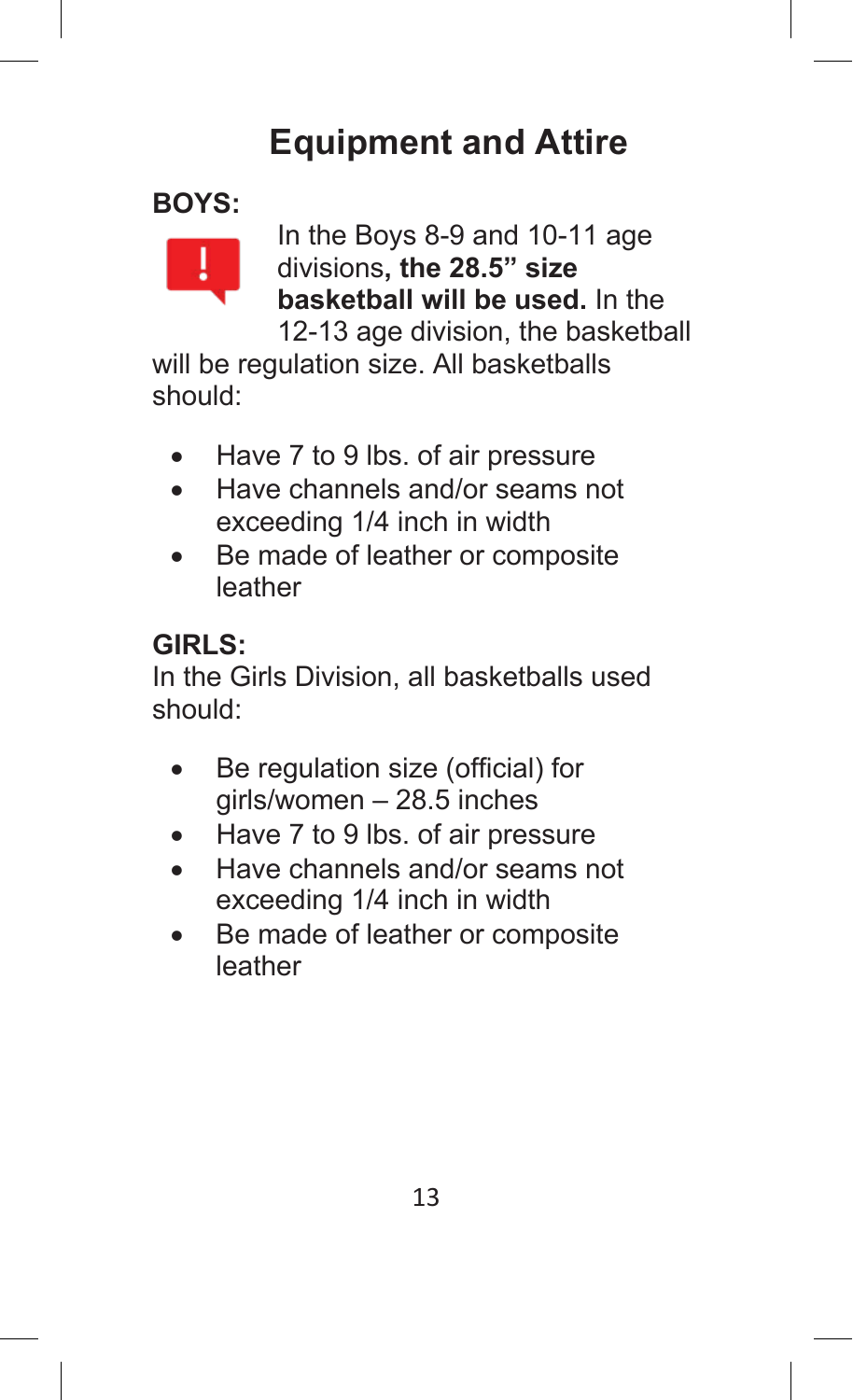#### **ALL CONTESTANTS:**

- Are required to wear Gym shoes.
- Should wear a t-shirt and pants or gym shorts. Basketball uniforms are acceptable, but not required.

### **Equipment Failure**

The Hoop Shoot Director is responsible for providing functioning equipment for a contest. During the contest, the Line Judge is responsible for maintaining the equipment. This includes making sure that the net is not tangled, that the basketball is fully functional, etc. **Should an equipment failure occur while a contestant is shooting for score, the Line Judge will stop the contest and consult with the Hoop Shoot Director to return everything to regulation.**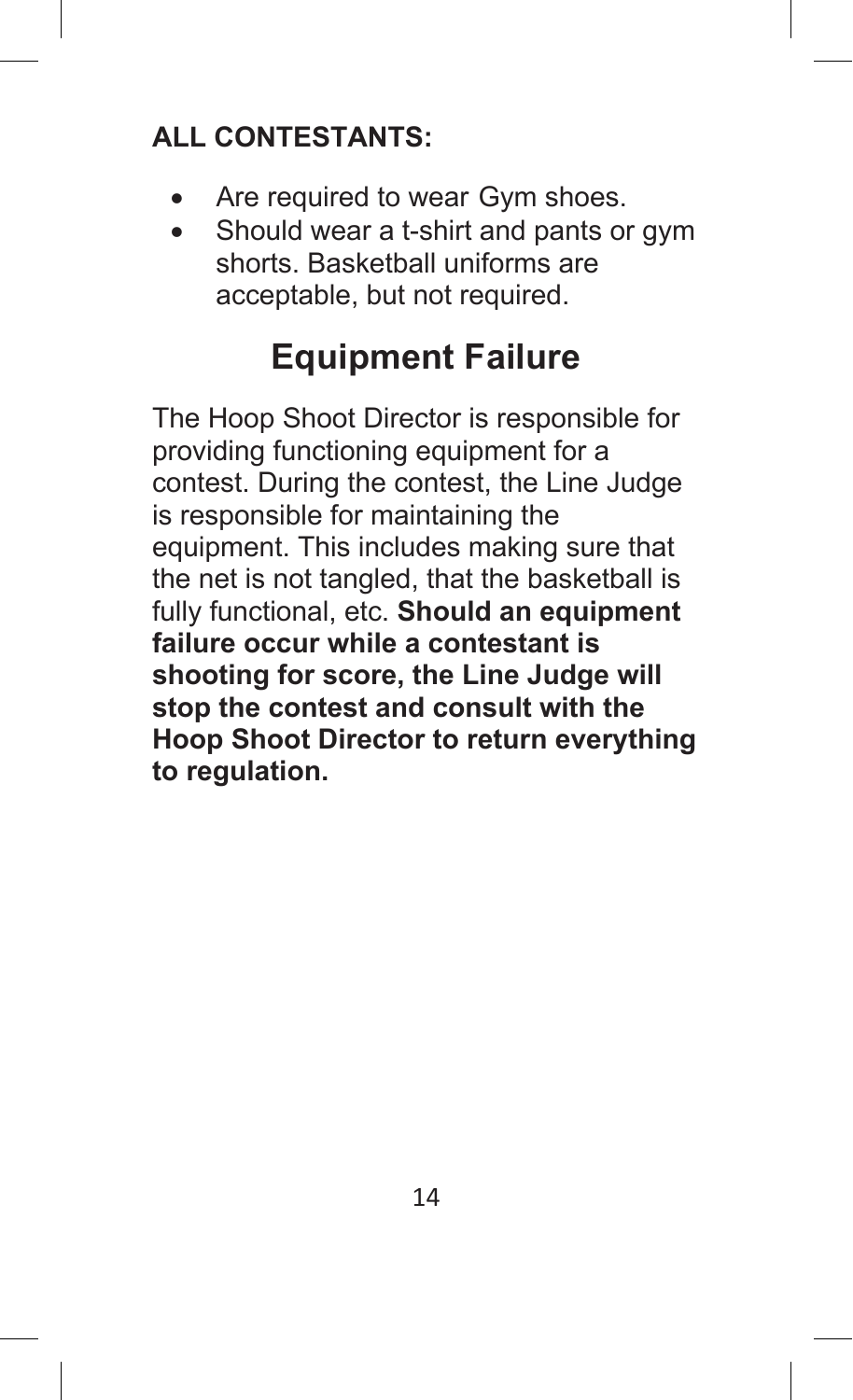### **Dates and Locations**

Hoop Shoot Directors select the date and location of their contest with the approval of their supervising Director. For example: Lodge Contests should be approved by District Directors, District Contests should be approved by State Directors, etc.

Contests should be conducted at least two weeks prior to the next level of competition. For example, Lodge Contests should be scheduled at least two weeks before District Contests, District Contests at least two weeks before State Contests, etc.

See **elks.org/hoopshoot** for a list of State and Regional Contest dates.

**The 2022 50th Anniversary Hoop Shoot National Finals will be held on Saturday, April 30, 2022, in Chicago**.

If you must change your contest date, start time or location for any legitimate reason (inclement weather, illness, etc.), **you must alert all contestants with at least two points of contact (email and phone call, email and flier, etc.).**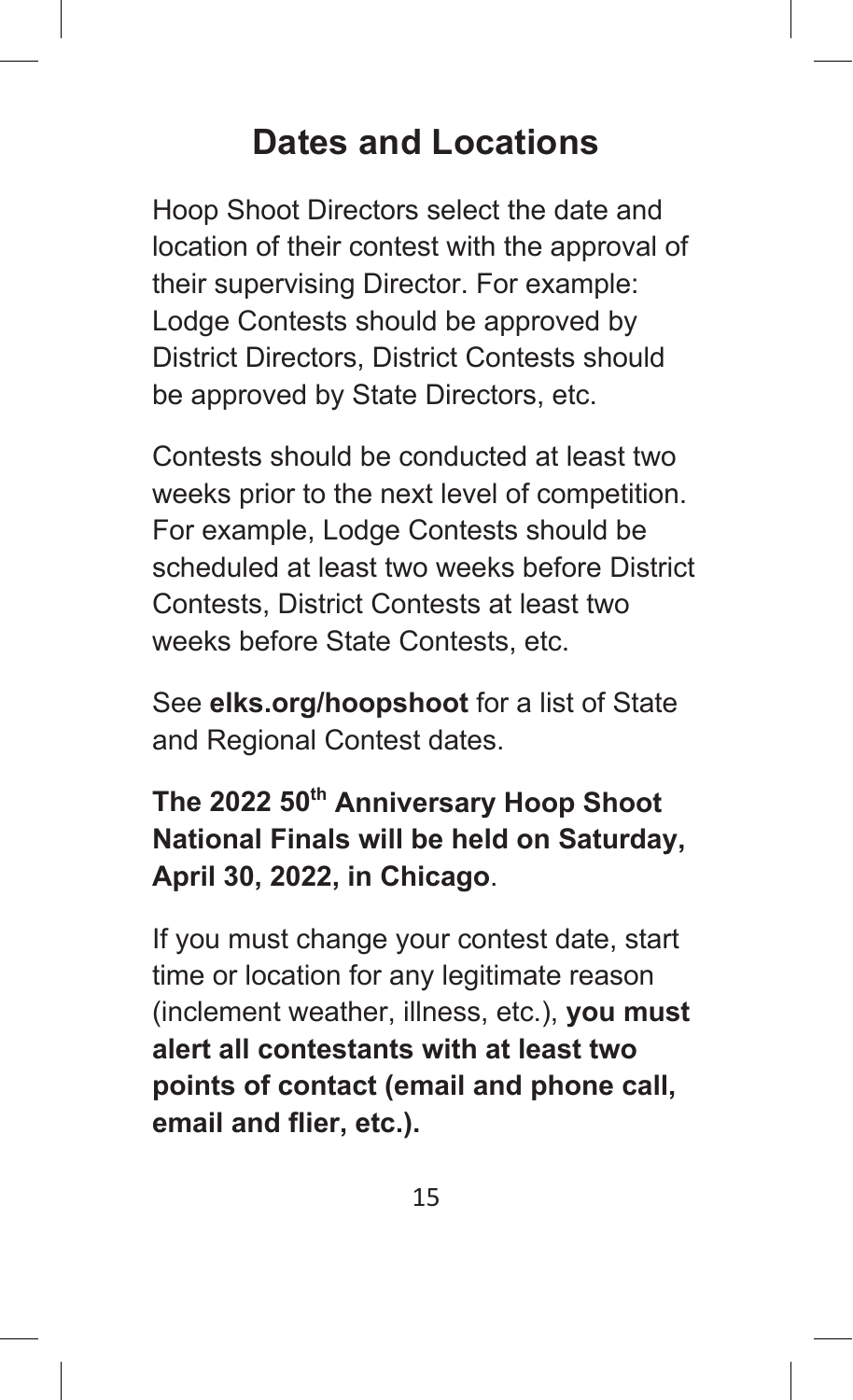#### **Suggested locations:**

Please note: Contests should be held during the day at the largest gymnasium available. When selecting a gym, please make sure that the sunlight is not on the floor or in the eyes of the contestant. **Never try to conduct a contest during half-time of any basketball game.**

Traditionally, school gymnasiums have been the most abundant and available facilities to Lodges. Contact your local school's after-school programs coordinator or athletic director to discuss using the school's facilities for your contest. Be organized and prepared to discuss any details and answer all questions they might have.

Other suggested locations:

- Recreational/community centers
- Private schools
- YMCA
- Boys and Girls Clubs
- Parks or outdoor regulation courts
- Other community organizations that have a regulation court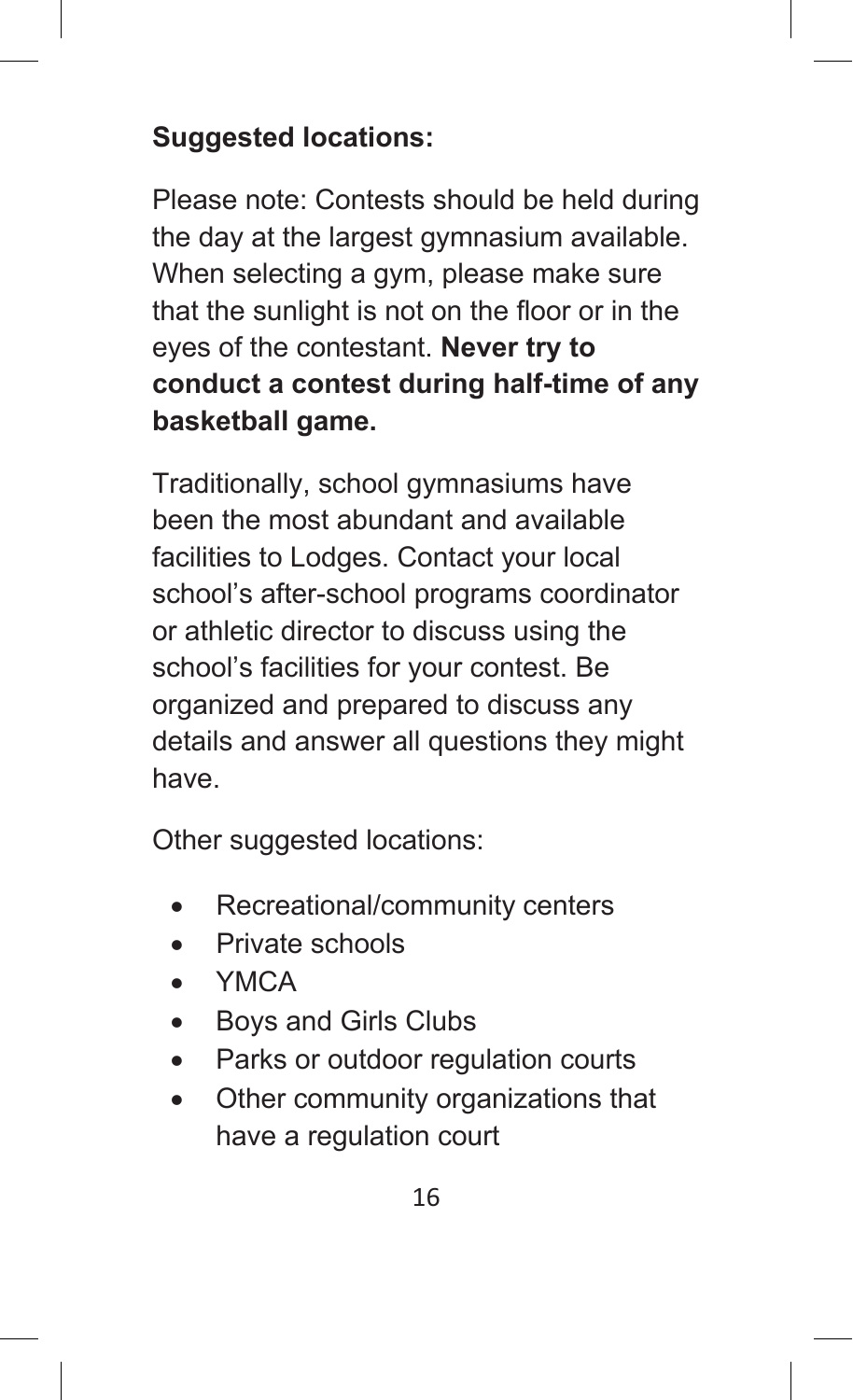### **Expenses**

Reimbursements for any travel and housing will be paid directly to the contestant's parent or guardian, never to the contestant.

Lodge to District: Lodge Directors should accompany winners and their parent(s)/guardian(s) to the District Contest. Any reasonable expenses incurred should be the responsibility of the sponsoring Lodge.

District to State: District Directors should accompany winners and their parent(s)/guardian(s) to the State Contest. This could be an overnight trip. Any reasonable expenses incurred should be the responsibility of the sponsoring Lodge.

State to Regional: State Directors must accompany winners and their parent(s)/guardian(s) to the Regional Contest. The Elks National Foundation will cover the expenses of transportation, housing and food for all winners and their parent(s)/guardian(s). Details will be provided by the Regional Hoop Shoot Director.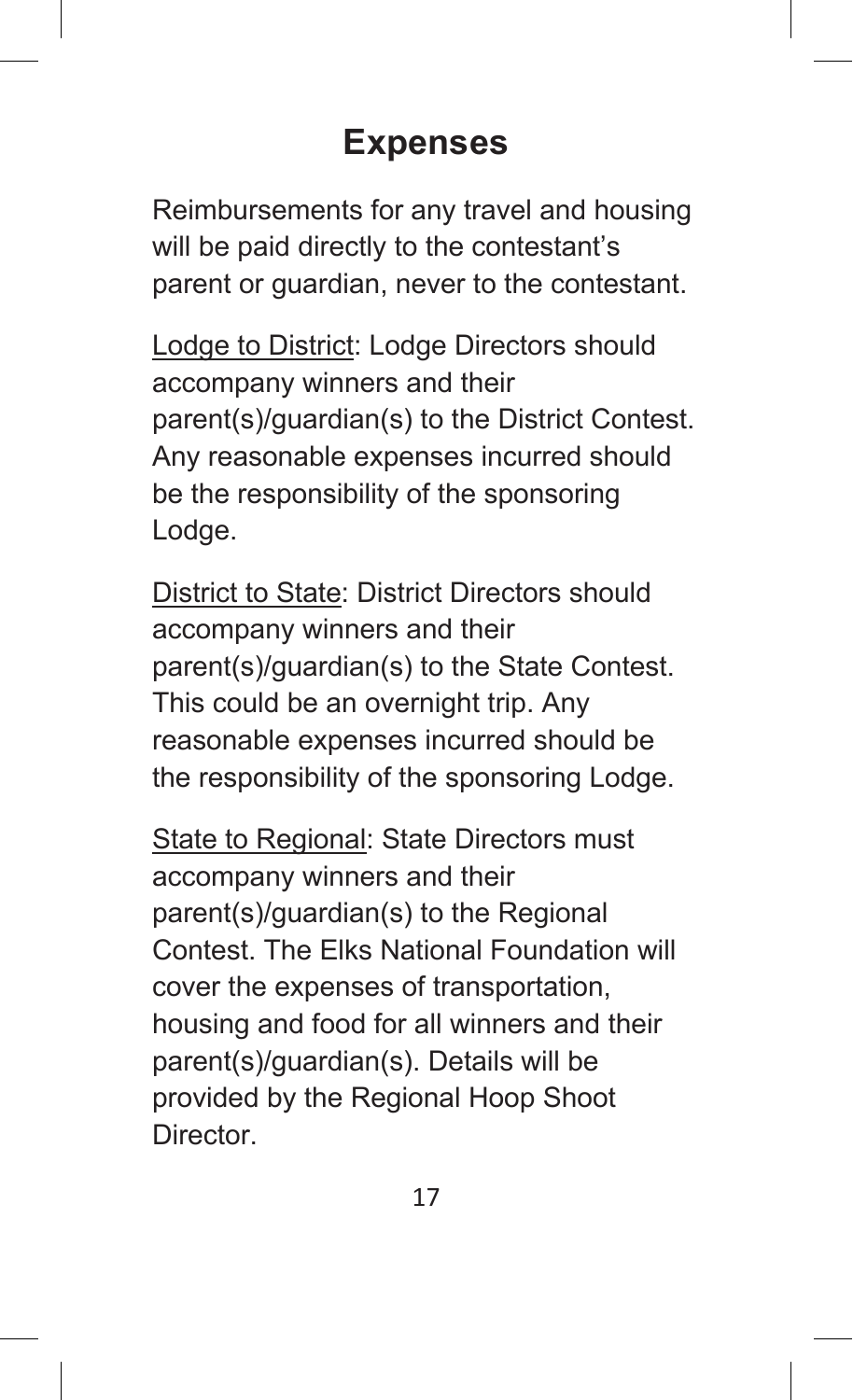Regional to Nationals: The Elks National Foundation will coordinate and cover the expenses of transportation, housing and food for winners and their parent(s)/guardian(s) to Chicago.

### **Chaperones**

For all contests, anytime there is travel and/or an overnight stay involved, parent(s) or guardian(s) must accompany each contestant. Contestants should never be left unattended without an adult chaperone. If being accompanied by assigned chaperones or Hoop Shoot volunteers, contestants should be paired with a chaperone of the same gender.

All chaperones must review the Grand Lodge Youth Supervision Guide found on the Director's Dashboard before volunteering.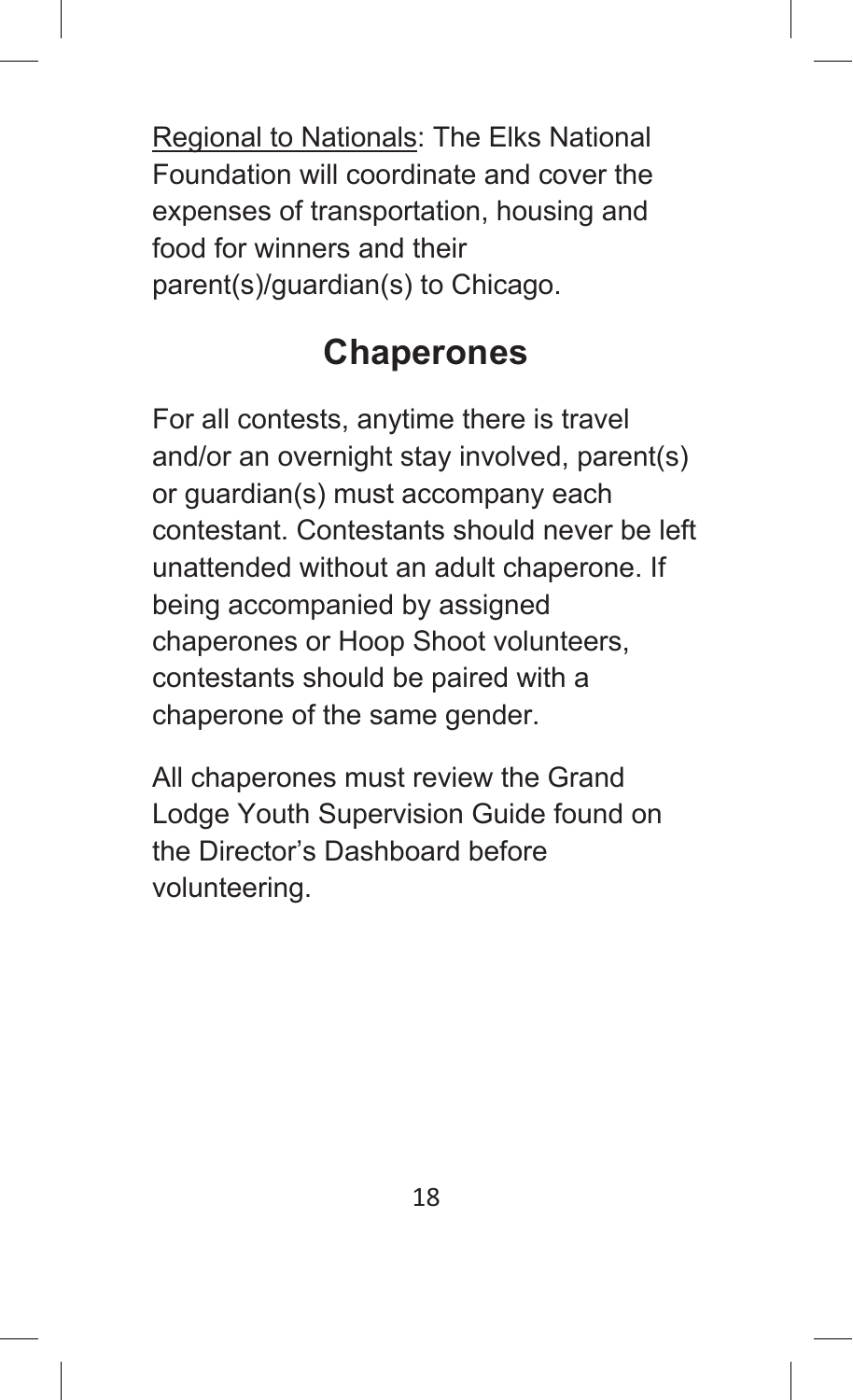# **Publicity**

In the Hoop Shoot Director's annual mailing, there are additional materials to help guide you in publicizing your contest. **Please note**: Hoop Shoot Directors at every level of the competition should work with the Public Relations Committee (if available) to contact available newspapers, radio and TV stations for media coverage. Provide the names of contestants when available. Here are some additional tips to get your Hoop Shoot contest in the news:

- Create a news release to inform your local sports editor, radio and TV stations of your Hoop Shoot contest. Login to the Director's Dashboard at **elks.org/hoopshoot** to utilize promotional tools like the ENF's News Release Generator.
- Use the Hoop Shoot films and Hoop Shoot PSA available for download on the Director's Dashboard and to watch on the Elks National Foundation YouTube channel to promote the program on a local public access station or other media outlet. Visit **enf.elks.org/films**.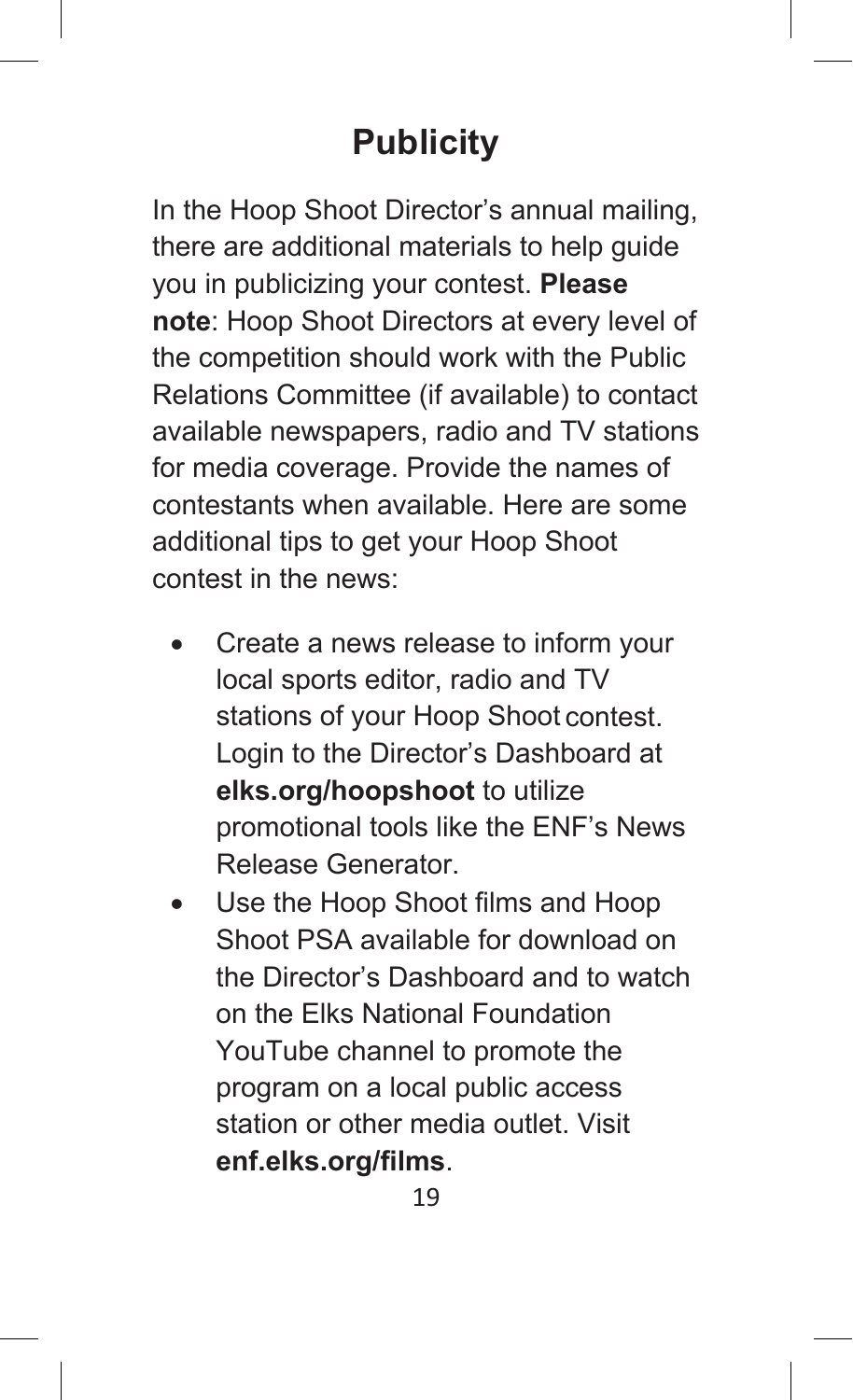- Provide local schools and community organizations with program fliers and posters.
- Publicize the event at least three to four weeks before the contest and continue your publicity each week thereafter. **Make sure to publicize to the whole community.**
- After the contest, contact your local paper with the names of your winners and their pictures. Also provide information on the next level of competition, including the date and location of the next contest.
- Explain who the Elks are and provide more information about the mission and purpose of the organization. See **elks.org/who** for more details.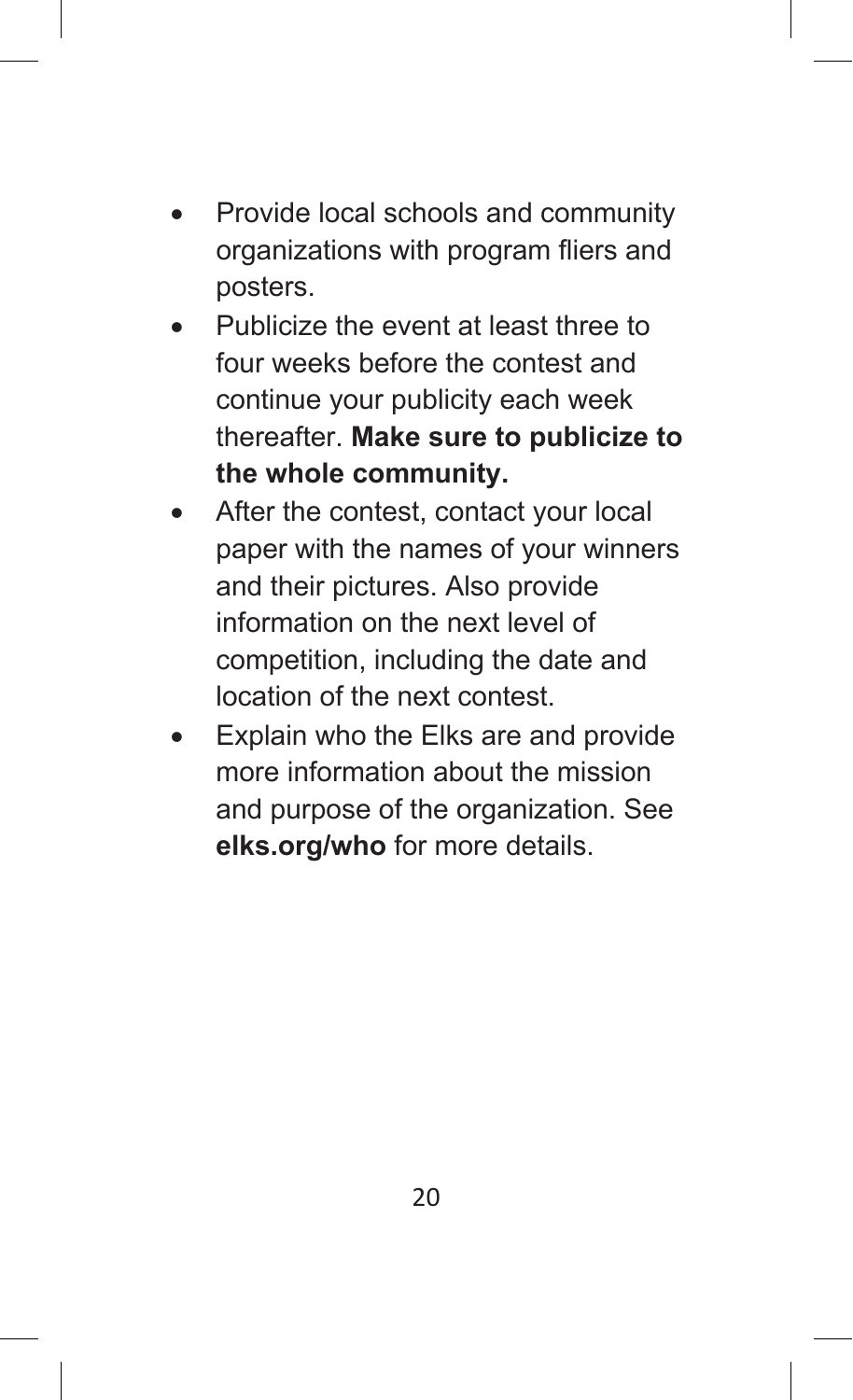### **Awards**

Lodge Contests: Certificates of Achievement may be downloaded from the Director's Dashboard online at **elks.org/hoopshoot**. Any other awards can be purchased at the expense of the sponsoring Lodge.

District Contests: The Elks National Foundation will provide first-place and runner-up trophies for each division. Certificates of Achievement may be downloaded from the Director's Dashboard online at **elks.org/hoopshoot**. Any other awards are purchased at the expense of the district or state association.

State Contests: The Elks National Foundation will provide first-, second- and third-place trophies for each division. Certificates of Achievement may be downloaded from the Director's Dashboard online at **elks.org/hoopshoot**. Any other awards are purchased at the expense of the state Elks association.

Regional Contests: The Elks National Foundation will provide first-, second-, and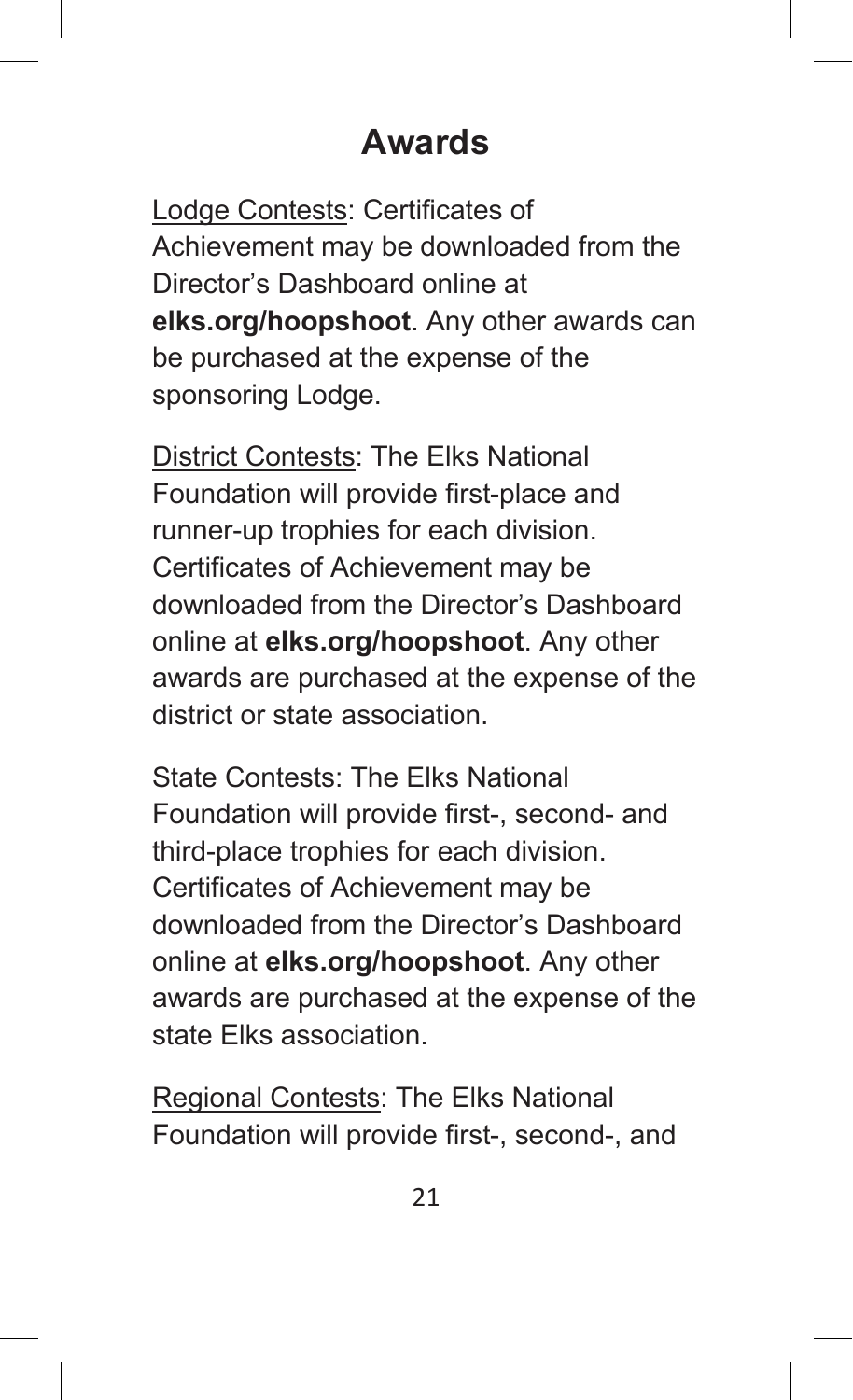third-place trophies (and fourth, if applicable) for each division and medallions for every contestant.

National Finals: The Elks National Foundation will provide first-, second-, and third-place trophies for each division and a plaque for every Finalist. The names and photos of the six Frank Hise National Champions will be commemorated in the Elks Hoop Shoot digital display in the Naismith Memorial Basketball Hall of Fame.

#### **REMEMBER**: **You are not permitted to give any award of monetary value**.

Money, checks, bonds, gift certificates and scholarships are not allowed under any circumstances. Doing so would jeopardize the contestant's amateur status in the eyes of NCAA.

### **Lodge Contests**

For information on what to do before the Lodge Contest, please review the Lodge Director Checklist found on the Director's **Dashboard**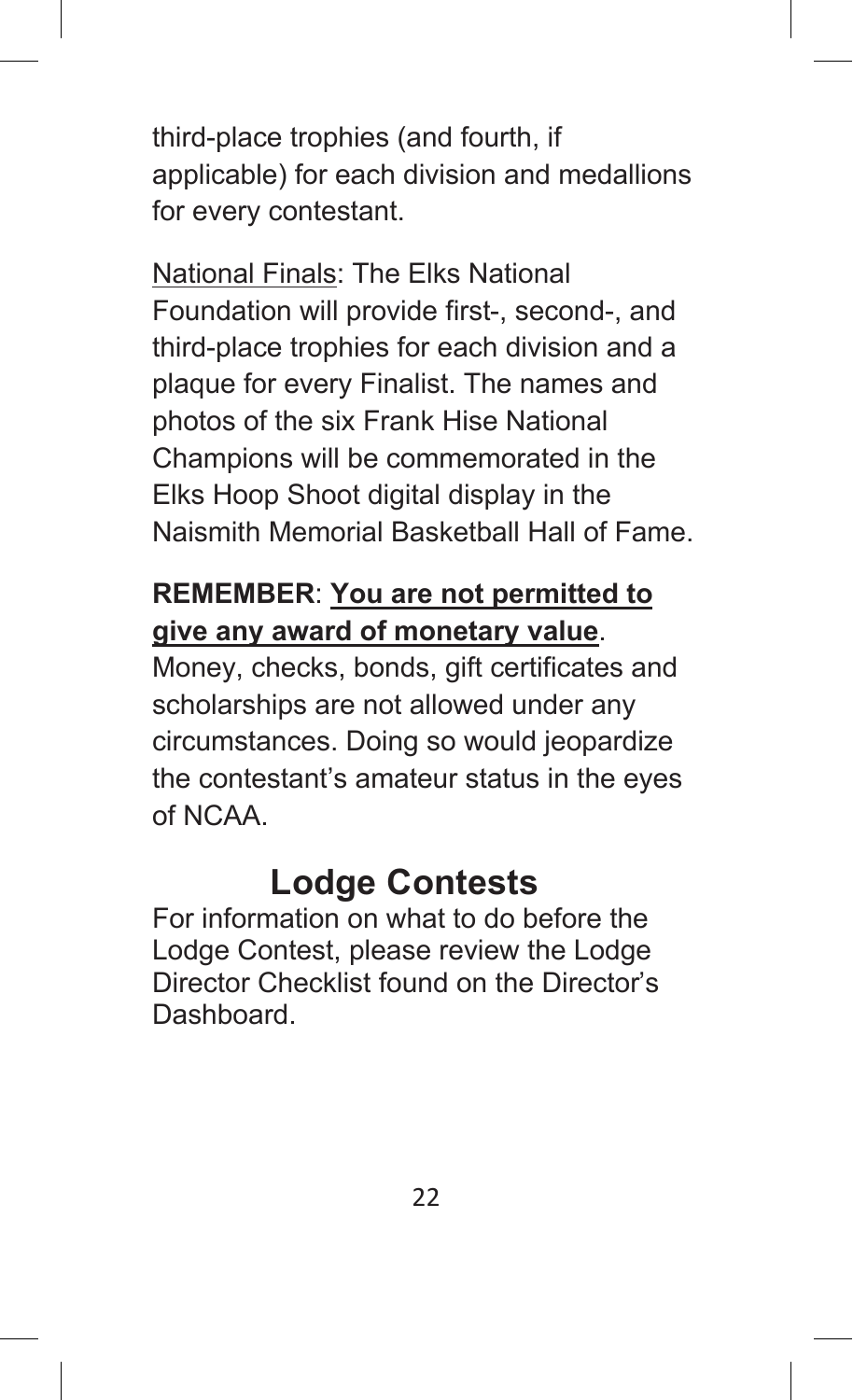#### **During the Lodge Contest:**

- $\circ$  Review the rules and quidelines with all members of your committee and Hoop Shoot volunteers.
- o Use the Age-Group Calculator on the Hoop Shoot website **elks.org/hoopshoot** and the date of birth provided to assign the contestant to an age group.
- $\circ$  Welcome the contestants and families. read aloud the contest rules and Code of Conduct (pgs. 6-12) and announce the duties of the officials and scorers to the contestants and spectators. Stress that the decisions by the Head Scorer and Line Judge are final and any scores kept by the spectators are unofficial.

#### **After the Lodge Contest:**

- $\circ$  Have each of your contest winners and runners-up complete a registration form. Parents or guardians and the Lodge Director sign the registration forms for each Lodge winner and the Director completes the form with the winners' scores.
- $\circ$  Keep these forms in a safe place for future reference—you will need them to properly advance your winners through the Director's Dashboard and complete the Lodge Contest Report Form.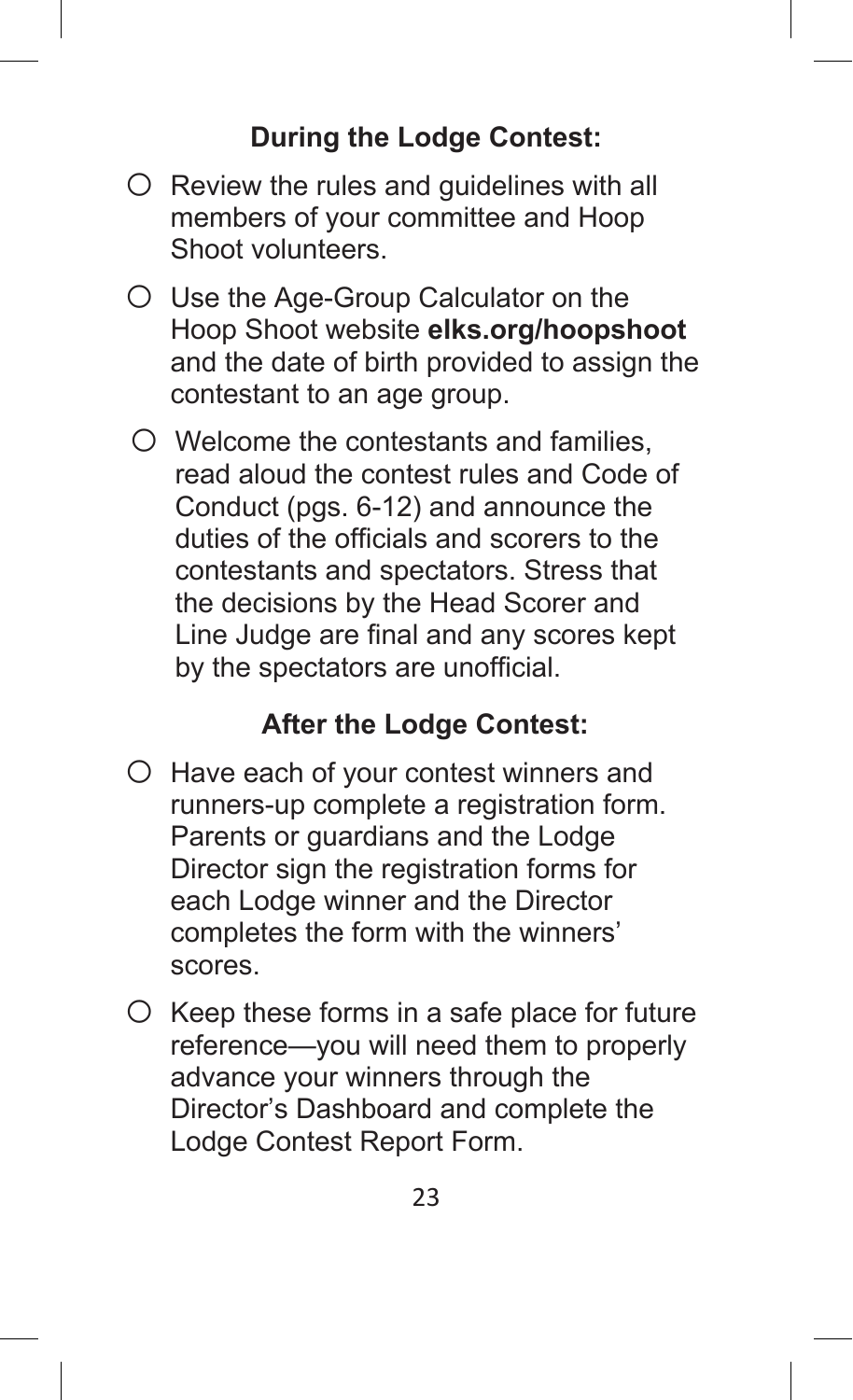- o Distribute <sup>a</sup> completed Road to Chicago postcard to each contest winner and family, indicating the date and time of the next contest. You should personally deliver this information to each family immediately after the contest—make sure that they have your contact information.
- $\circ$  Arrange for the expenses of your winners' travel to the District competition to be covered by your Lodge. Coordinate these arrangements and ensure that the arrangements are communicated with each family.
- $\circ$  Use your Hoop Shoot sign-in sheet(s) and the registration forms to advance your winners and **complete the Lodge Contest Report Form in the Director's Dashboard.**
- o **Advance your winners on the Director's Dashboard AND forward the registration forms to your District Director** (if there is no District contest, send them to your State Director). File the runner-up registration forms for safe keeping.

### **District Contests**

For information on what to do before the District Contest, please review the District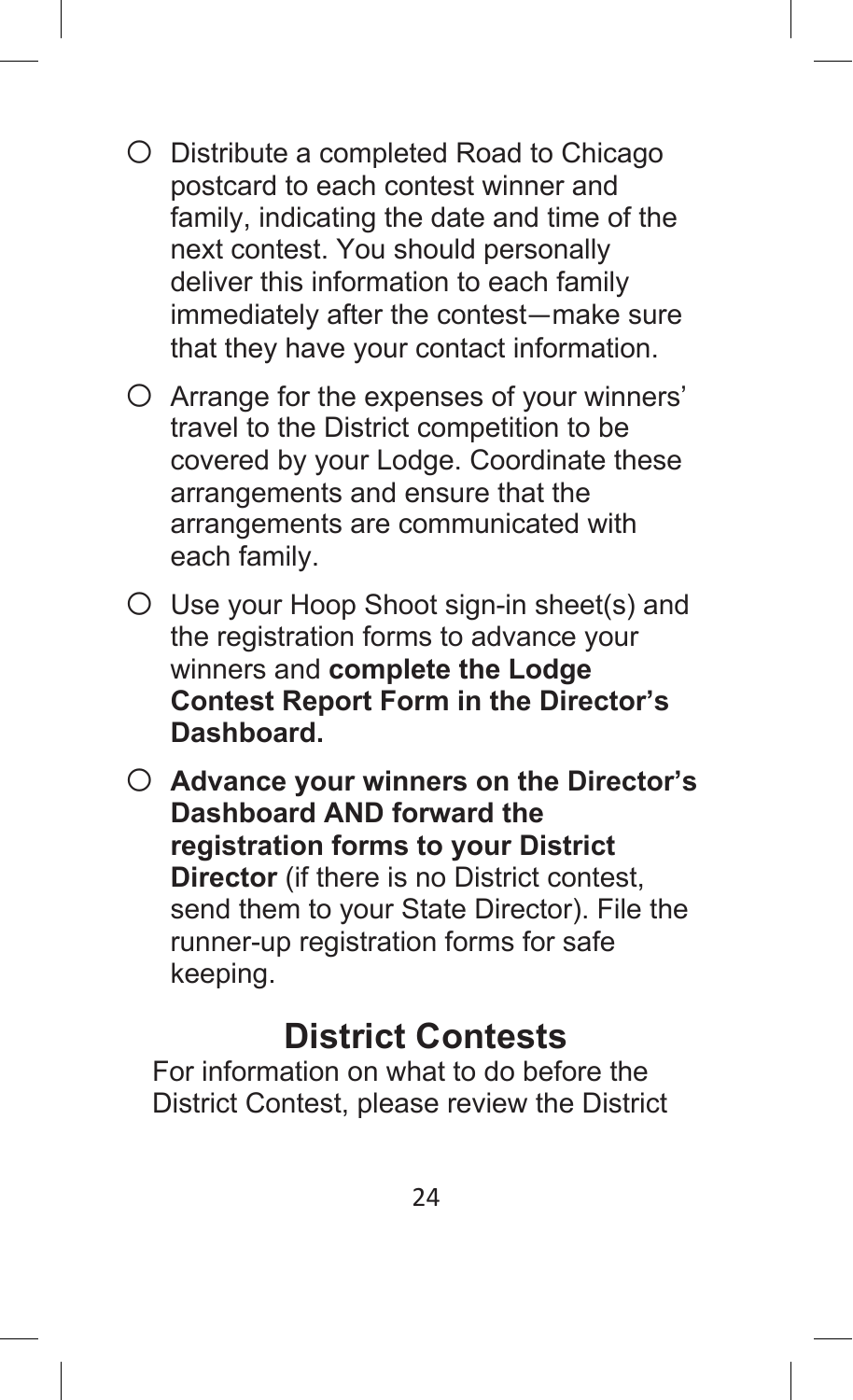Director Checklist found on the Director's **Dashboard** 

#### **During the District Contest:**

- $\circ$  Set up your contest in the same manner as the Lodge Director.
- $\circ$  Review the rules and quidelines with all members of your committee and Hoop Shoot volunteers.
- o Use the Age-Group Calculator on the Hoop Shoot website **elks.org/hoopshoot** and the date of birth provided to confirm the assigned age group of the contestant.
- $\circ$  Welcome the contestants and families. read aloud the contest rules and Code of Conduct (pgs. 6-12) and announce the duties of the officials and the scorers to the contestants and spectators. Stress that the decisions by the Head Scorer and Line Judge are final and any scores kept by the spectators are unofficial.

#### **After the District Contest:**

- $\circ$  Parents or guardians and the District Director sign the registration forms for each District winner and the Director completes the form with the winners' scores.
- $\circ$  Keep these forms in a safe place for future reference—you will need them to properly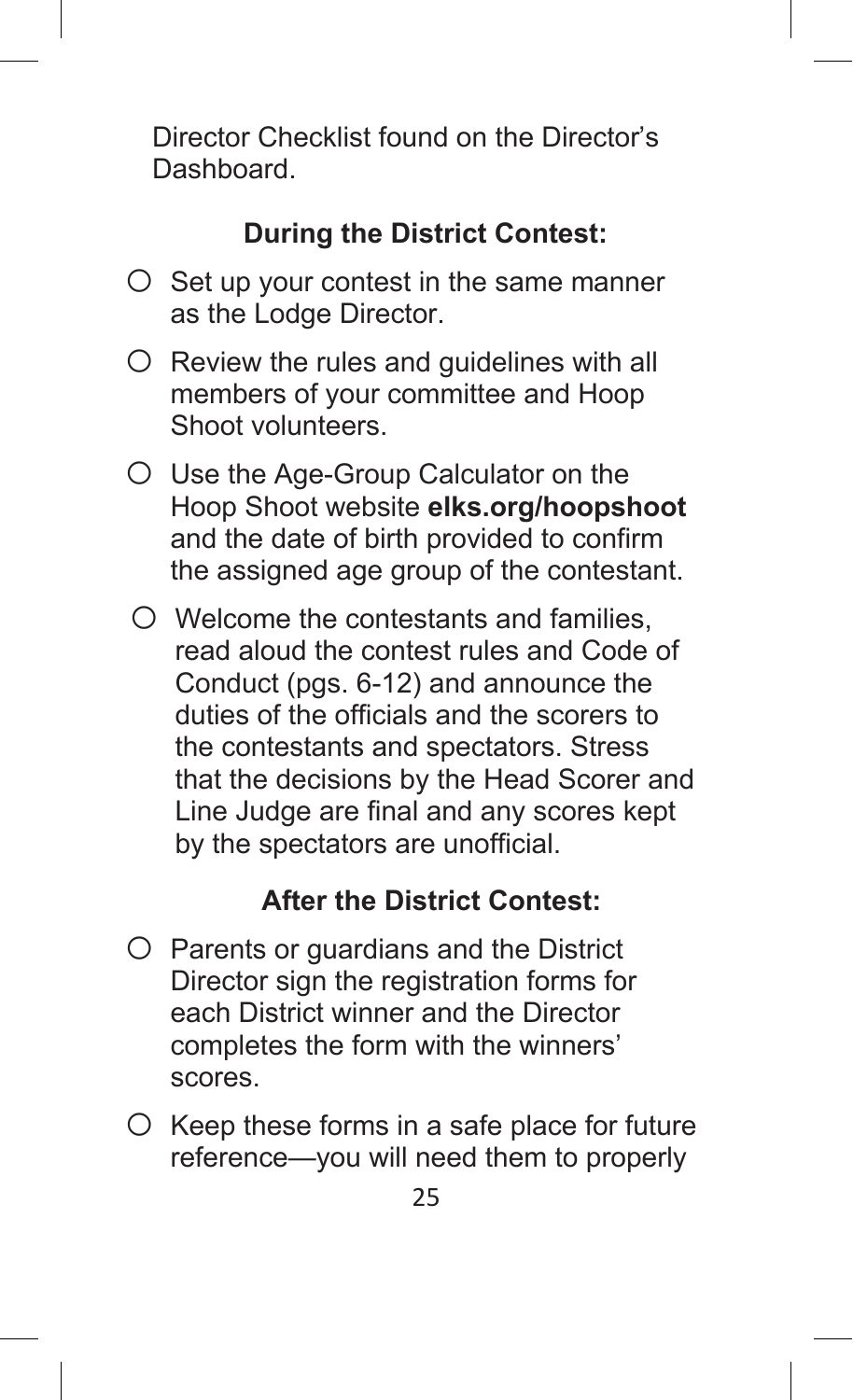advance your winners through the Director's Dashboard.

- o Distribute <sup>a</sup> completed Road to Chicago postcard to each contest winner and family, indicating the date and time of the next contest. You should personally deliver this information to each family immediately after the contest—make sure that they have your contact information.
- $\bigcirc$  Arrange for the expenses of your winners' travel to the State competition to be covered by their sponsoring Lodges. Work with each Lodge to coordinate these arrangements and ensure that the arrangements are communicated with each family.
- $\circ$  Use the completed registration forms to advance your winners in the Director's Dashboard.
- $\circ$  After advancing your winners on the Director's Dashboard, forward the registration forms to your State Director. File the runner-up registration forms for safe keeping.
- o **Ensure that Lodge Directors in your district submit a Lodge Contest Report Form.**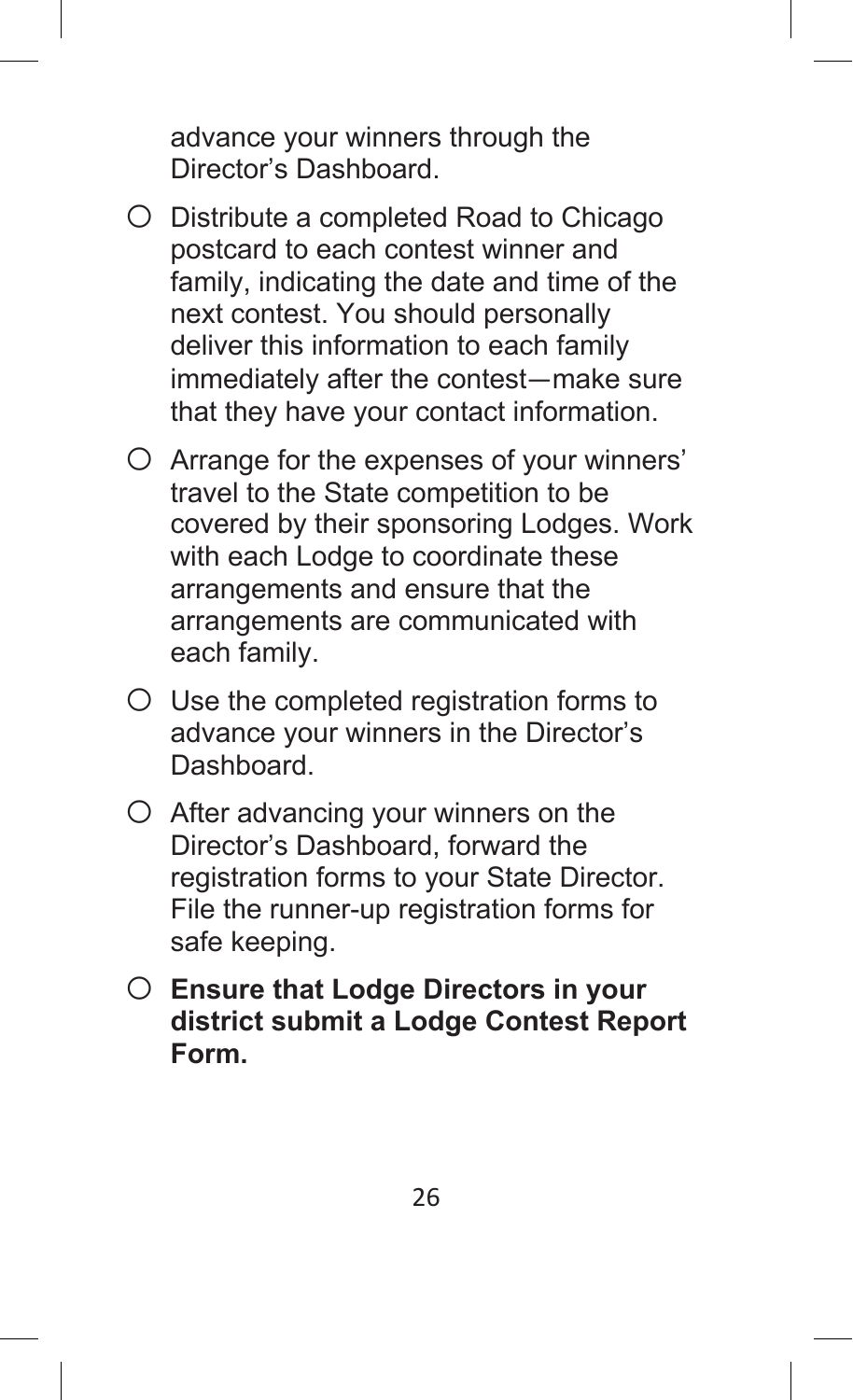### **State Contests**

For information on what to do before the State Contest, please review the State Director Checklist found on the Director's Dashboard.

#### **During the State Contest:**

- $\circ$  Set up your contest in the same manner as the Lodge Director.
- $\circ$  Review the rules and guidelines with all members of your committee and Hoop Shoot volunteers.
- o Use the Age-Group Calculator on the Hoop Shoot website **elks.org/hoopshoot** and the date of birth provided to confirm the assigned age group of the contestant.
- $\circ$  Welcome the contestants and families. read aloud the contest rules and Code of Conduct (pgs. 6-12) and announce the duties of the officials and scorers to the contestants and spectators. Stress that the decisions by the Head Scorer and Line Judge are final and any scores kept by the spectators are unofficial.

#### **After the State Contest:**

 $\circ$  Sign the registration forms for each State winner and complete the form with the winners' scores. Keep these forms in a safe place for future reference—you will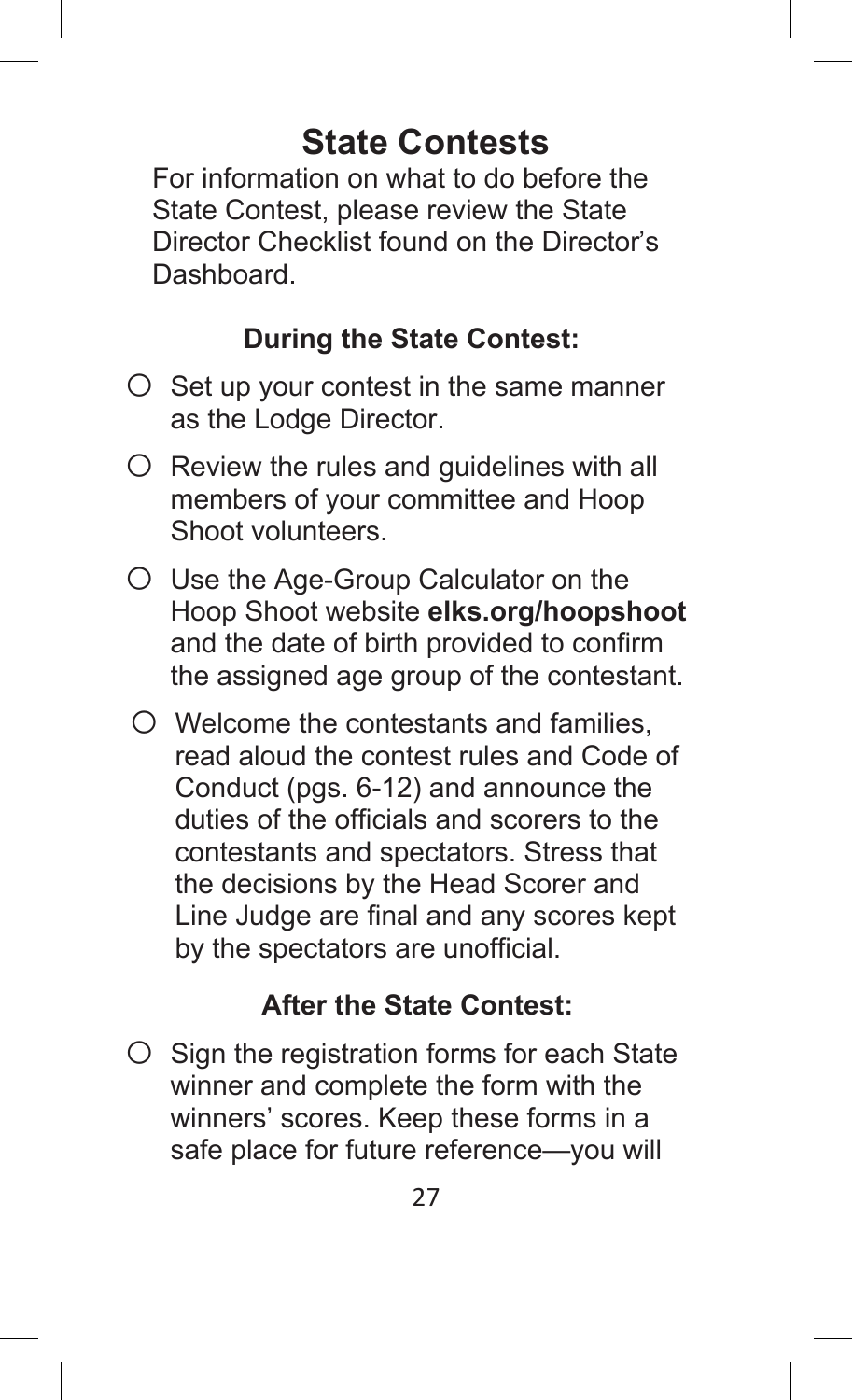need them to properly advance your winners through the Director's Dashboard.

- o Distribute <sup>a</sup> completed Road to Chicago postcard to each contest winner and family, indicating the date and time of the next contest. You should personally deliver this information to each family immediately after the contest—make sure that they have your contact information.
- O Regional Directors will arrange transportation and housing for the contestants' trip to the Regional competition. You will accompany winners to the Regional Contest. Expenses for all contestants and their families will be covered by the Elks National Foundation, facilitated through the Regional Director.
- $\circ$  Use the completed registration forms to advance your winners in the Director's Dashboard.
- $\circ$  After advancing your winners on the Director's Dashboard, forward the registration forms to your Regional Director. File the runner-up registration forms for safe keeping.
- o **Ensure that Lodge Directors in your state submit a Lodge Contest Report Form.**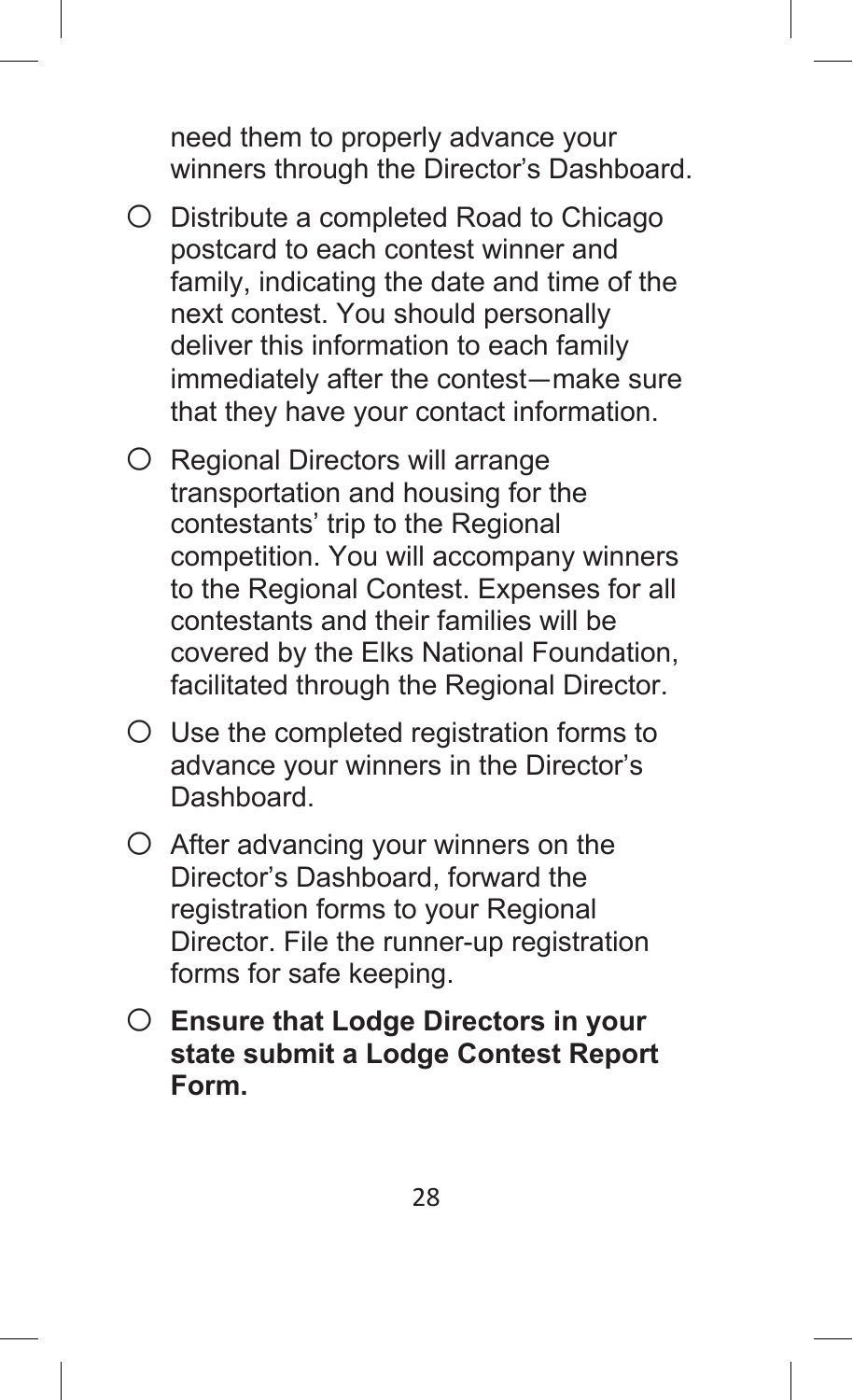# **Guidelines for Reporting Lodge Participation**

Use your Hoop Shoot sign-in sheet(s) and winner's registration forms to complete the Lodge Contest Report Form online.



**100% by 50 years: Every Lodge is required to fill out this online form, whether they do or do not**

**host a contest. All states that have 100% of Lodges complete the Lodge Contest Report will receive an award. #100by50**

The form asks questions about total Lodge participation, preliminary contest participation (if applicable), and number of volunteers. Lodge Contest Report Forms are on the Director's Dashboard at **elks.org/hoopshoot**.

# **Extra Supplies**

Additional materials and supplies may be downloaded from the Director's Dashboard, found online at **elks.org/hoopshoot.** For other supply requests, contact the national Hoop Shoot office at 773/755-4758 or email hoopshoot@elks.org.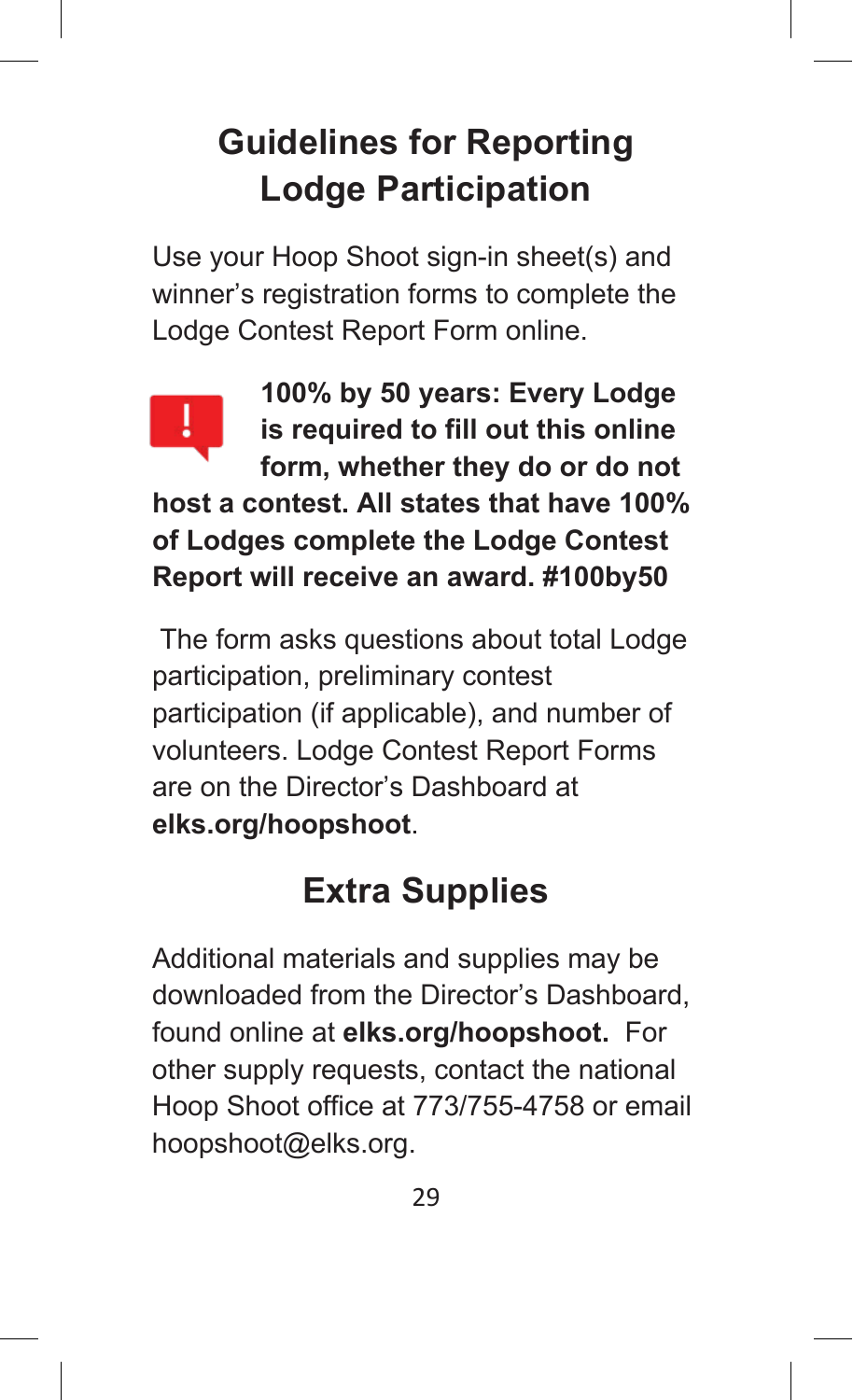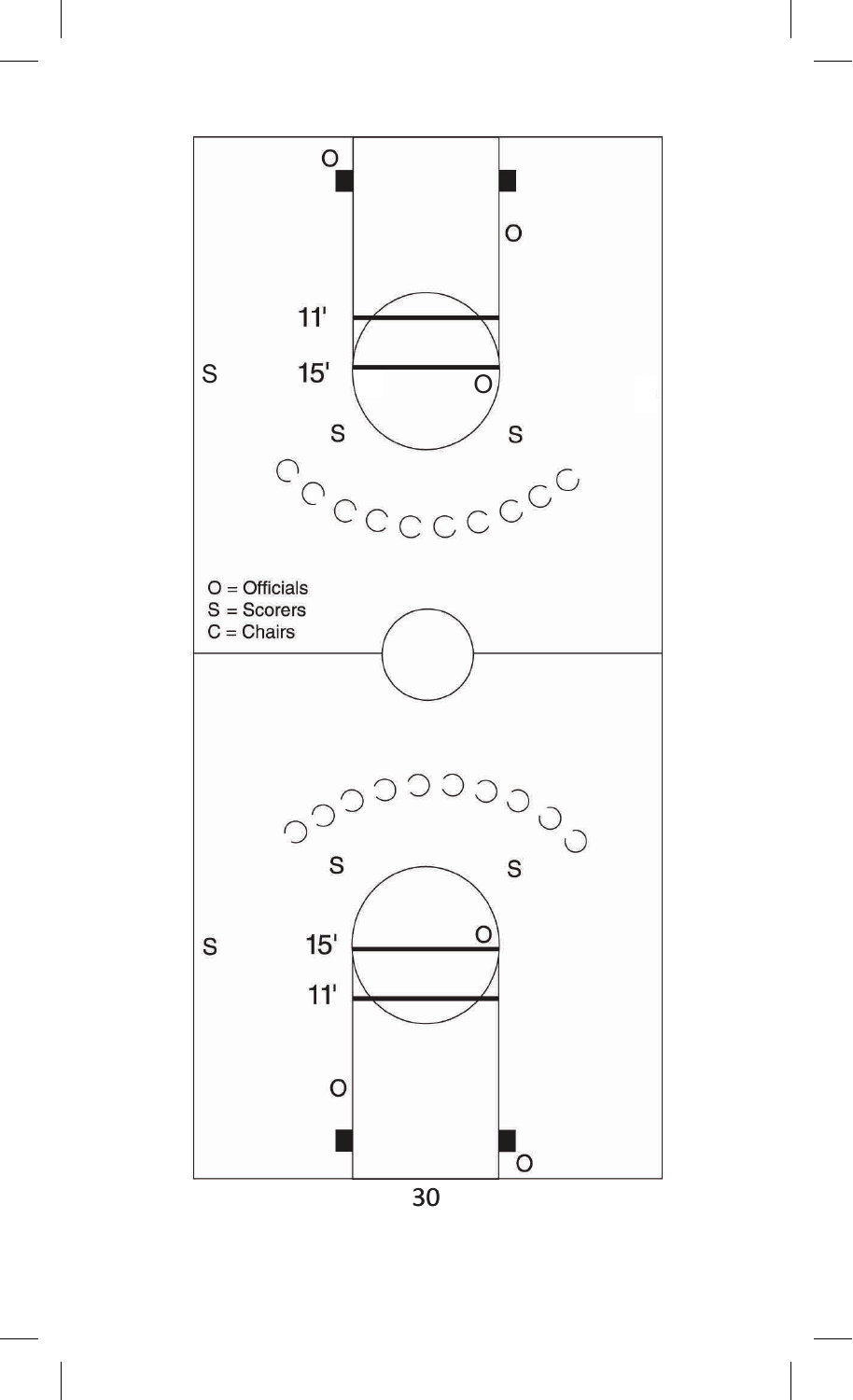#### **Hoop Shoot Directors Contact List**

Elks National Foundation Programs Department 2750 N. Lakeview Ave., Chicago, IL 60614-2256 Phone: 773/755-4758 Email: hoopshoot@elks.org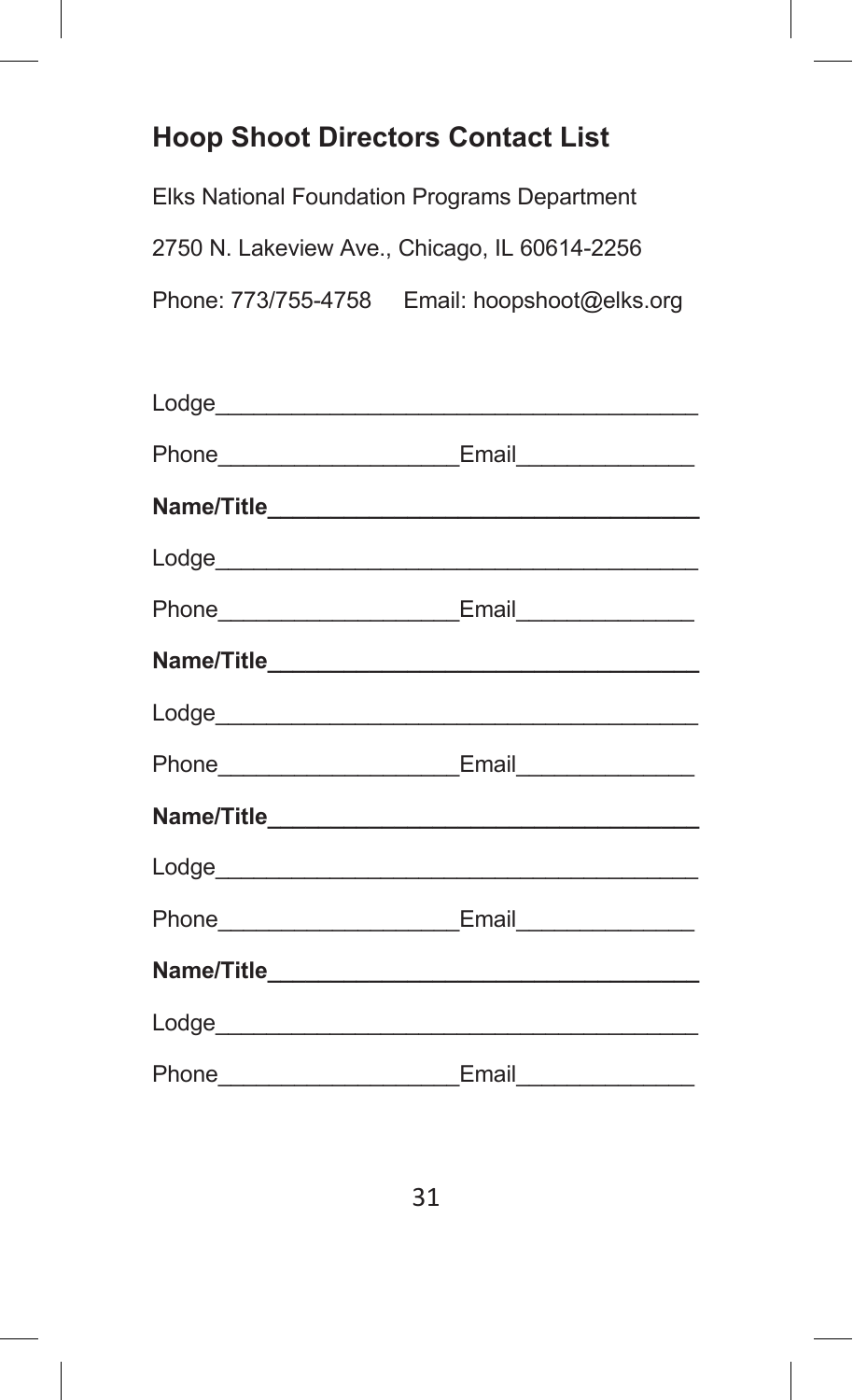# **Director's Dashboard**

### **Promotional**

- Hoop Shoot PSA video
- Hoop Shoot Griteos
- Hoop Shoot Logo
- Hoop Shoot Poster
- How to Host a Preliminary Contest
- Hoop Shoot Brochure
- News Release Tutorial
- News Release Generator

#### **Contest Materials**

- Participant Sign-In Sheets
- Registration Form
- Score Card
- Rules and Guidelines for Volunteers
- Certificate of Insurance
- Pocket Manual
- Floor Plan
- Keys to Success
- Solutions
- Hoop Shoot Coordinator Instructions
- Hoop Shoot Webinars
- Youth Supervision Guide

#### **Merchandise**

• Contest Apparel, Basketballs, Trophies